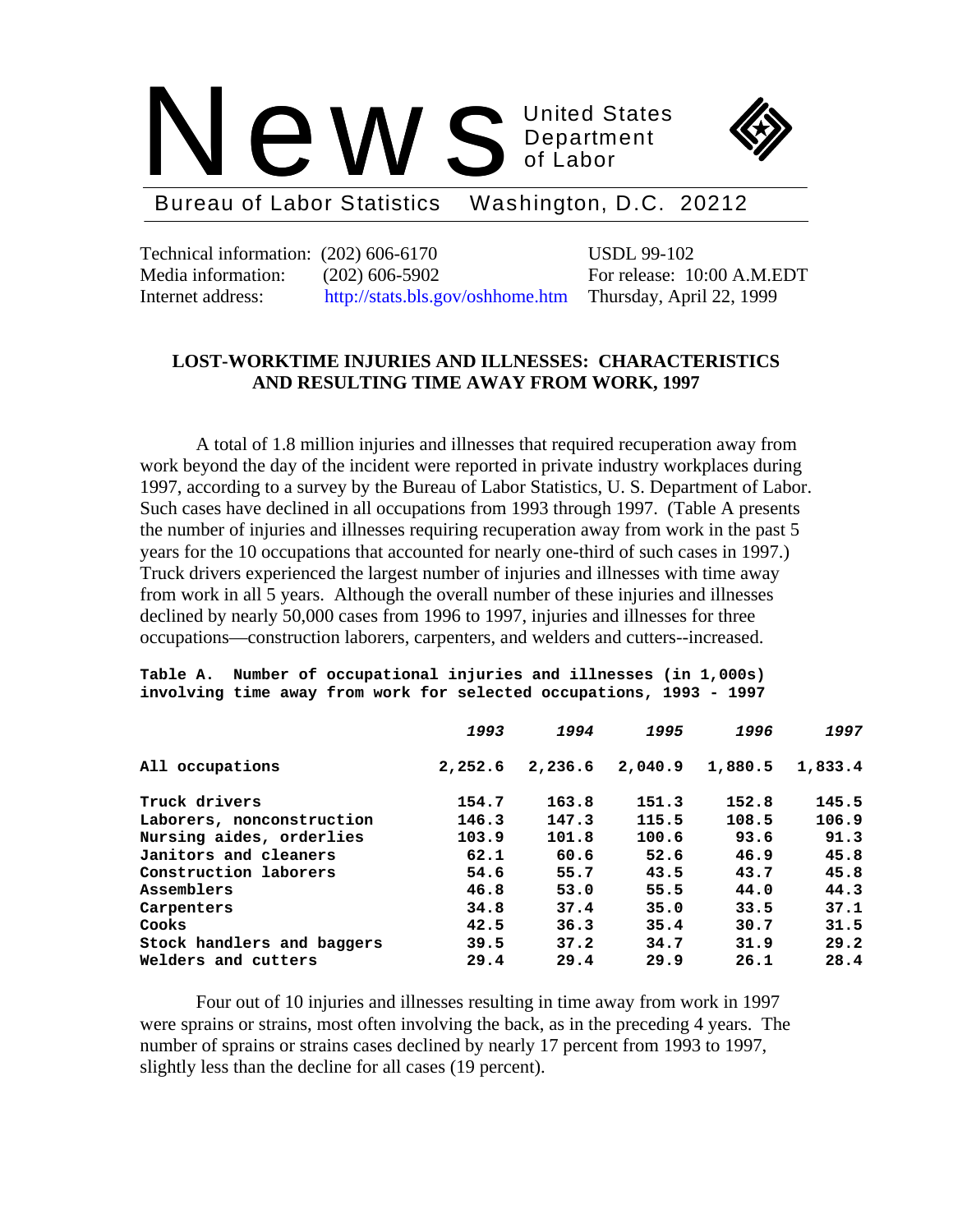**Table B. Number of occupational injuries and illnesses (in 1,000s) involving time away from work by selected nature of injury and illness, 1993 – 1997**

|                        | 1993  | 1994  | 1995  | 1996  | 1997  |
|------------------------|-------|-------|-------|-------|-------|
| Sprains, strains       | 959.2 | 963.5 | 876.8 | 819.7 | 799.0 |
| Bruises, contusions    | 211.2 | 212.0 | 192.1 | 174.9 | 165.8 |
| Cuts, lacerations      | 169.9 | 164.6 | 153.2 | 133.2 | 133.6 |
| Fractures              | 136.5 | 138.5 | 124.6 | 120.5 | 119.5 |
| Heat burns             | 37.7  | 37.3  | 36.1  | 29.0  | 30.0  |
| Carpal tunnel syndrome | 41.0  | 38.3  | 31.5  | 29.9  | 29.2  |
| Tendonitis             | 25.0  | 25.2  | 22.1  | 17.4  | 18.0  |
| Chemical burns         | 15.7  | 16.5  | 13.9  | 11.6  | 12.2  |
| Amputations            | 11.3  | 12.2  | 11.3  | 10.2  | 10.9  |

### Worker and case characteristics

Worker characteristics detail the demographics of the injured or ill worker by providing not only the occupation but also the gender and age of the worker, occupational group, length of service with employer at the time of the incident, and race or ethnic origin (tables 1 and 2). Following are highlights of the 1997 findings for these worker traits:

\*Men accounted for two out of three of the 1.8 million cases, a proportion somewhat higher than their share (55 percent) of private wage and salary workers.

\*Workers aged 19 and under accounted for 3 percent of the cases and 6 percent of employment; 45 percent of injuries and illnesses to these young workers occurred in retail trade. Workers aged 25 to 44 accounted for 57 percent of the cases and 53 percent of employment; and workers aged 45 and over accounted for 26 percent of the cases and 30 percent of employment.

\*Operators, fabricators, and laborers led all other occupational groups, accounting for 42 percent of the case total. This group includes 6 of the 10 individual jobs with the largest number of lost worktime cases—truck drivers; laborers, nonconstruction; construction laborers; assemblers; stock handlers and baggers; and welders and cutters. Together, these six occupations accounted for 400,000 injuries and illnesses (table 3).

\*Nearly 7 out of 10 workers had at least a year of service with their employer when they sustained their injury or illness. Indeed, over a fourth had over 5 years of service, suggesting that many experienced workers incur lost worktime injuries.

Case characteristics help identify the disabling condition resulting from the lost worktime case and how the event or exposure occurred. The survey contains four characteristics to describe each disabling injury or illness (tables 4 through 6). To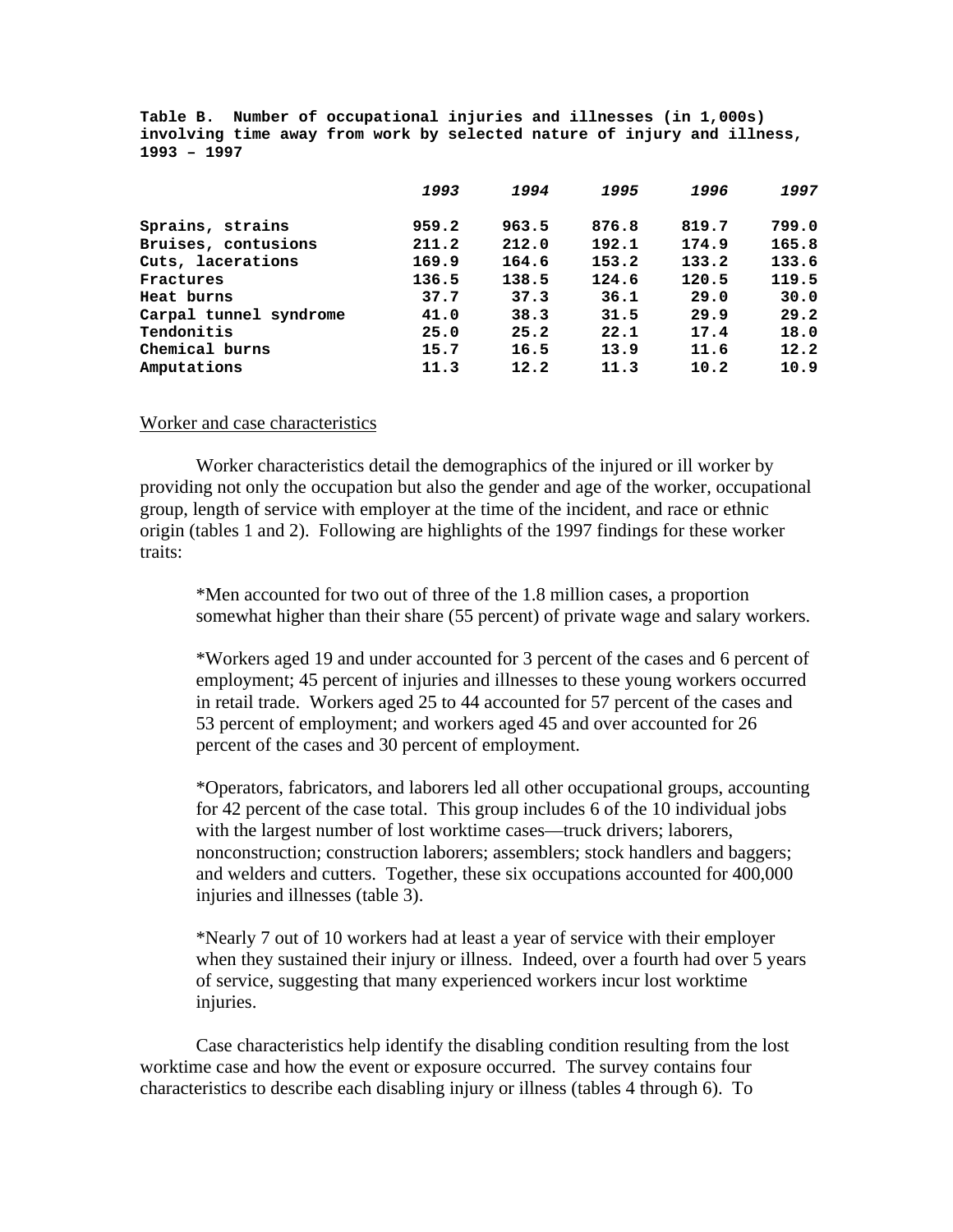illustrate, consider an injury to a nursing aide who sprains her back while lifting a patient. The nature, or physical effect, is a sprain or strain; the part of body affected, her back; the event, overexertion while lifting; and the source, the health care patient. Of the four characteristics, only the source changes when coding a similar incident for a truck driver who sprains his back trying to lift a box. Following are highlights of the 1997 findings for these case characteristics:

\*Sprain and strain was, by far, the leading nature of injury and illness in every major industry division, ranging from 32 percent in agriculture, forestry, and fishing to 52 percent in transportation and public utilities.

\*The trunk, including the back, was the body part most affected by disabling work incidents in every major industry division. Most other injuries and illnesses were to upper or lower extremities.

\*No one source of injury or illness stood out, although the following three had nearly 15 percent each of the case total: floors and other surfaces, worker motion or position, and containers.

\*Overexertion while maneuvering objects led all other disabling events or exposures, cited in a sixth to a third of the cases in every major industry division.

## Injury and illness severity

Besides identifying high risk situations, the survey also helps focus on those kinds of injuries and illnesses resulting in the lengthiest absences from work (tables 7 through 10). Median days away from work—the key survey measure of severity—designates the point at which half the cases involved more days and half involved fewer days. The median number of lost workdays for all cases was 5 days in 1997, with a fourth of the cases resulting in 21 days or more away from work. The survey also found the following patterns:

\*Among major disabling injuries and illnesses, median days away from work were highest for carpal tunnel syndrome (25 days), fractures (21 days), and amputations (18 days).

\*Repetitive motion, such as grasping tools, scanning groceries, and typing, resulted in the longest absences from work among the leading events and exposures—a median of 17 days.

\*Truck drivers had the highest median days away from work (9 days), followed by carpenters, plumbers and pipe fitters, public transportation attendants, and butchers and meat cutters (each with 8 days).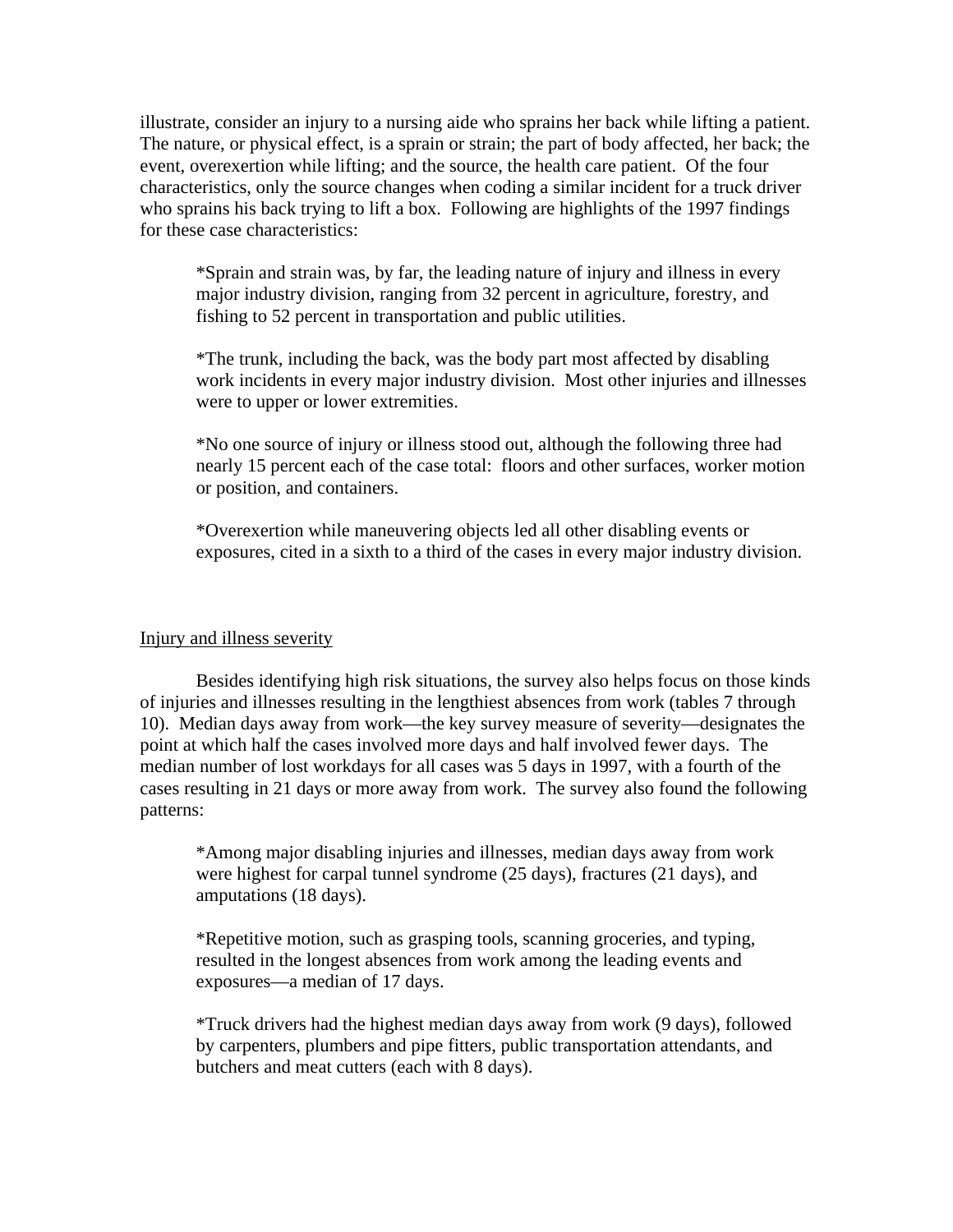## Technical note

The Bureau of Labor Statistics has reported annually on the number of daysaway-from-work injuries and illnesses in private industry and the rate of such incidents since the early 1970s. The 1997 national survey marks the sixth year that BLS has collected additional detailed information on such cases in the form of worker and case characteristics data, including workdays lost, summarized in this release.

The number and frequency (incidence rates) of these cases are based on logs and other records kept by private industry employers throughout the year. These records reflect not only the year's injury and illness experience but also the employer's understanding of which cases are work related under current recordkeeping guidelines of the U.S. Department of Labor. The number of injuries and illnesses reported in a given year also can be influenced by changes in the level of economic activity, working conditions and work practices, worker experience and training, and the number of hours worked.

The survey continues to measure the number of new work-related illness cases which are recognized, diagnosed, and reported each year. In 1997, 86,900 of the 1.8 million cases with days away from work were classified as illnesses. Some conditions, e.g., long-term latent illnesses caused by exposure to carcinogens, often are difficult to relate to the workplace and are not adequately recognized and reported. These long-term latent illnesses are believed to be understated in the survey. In contrast, the overwhelming majority of the reported new illnesses are those which are easier to directly relate to workplace activity (e.g., contact dermatitis or carpal tunnel syndrome).

The Survey of Occupational Injuries and Illnesses is a Federal/State program (50/50 funded) in which employer reports are collected from about 165,000 private industry establishments and processed by state agencies cooperating with the Bureau of Labor Statistics. Occupational injury and illness data for coal, metal, and nonmetal mining and for railroad activities were provided by the Department of Labor's Mine Safety and Health Administration and the Department of Transportation's Federal Railroad Administration. The survey excludes all fatalities at work and work-related nonfatal injuries and illnesses to the self employed; workers on farms with fewer than 11 employees; private household workers; and employees in federal, state, and local government agencies.

The survey estimates of the characteristics of cases with days away from work are based on a scientifically selected probability sample, rather than a census of the entire population. Two levels of sampling were used. First, establishments were selected to represent themselves and, in many instances, other establishments of like industry and workforce size that were not selected that survey year. Then, sampled establishments projected to have large numbers of days away from work cases were instructed before the survey began on how to sample those cases to minimize the burden of their response.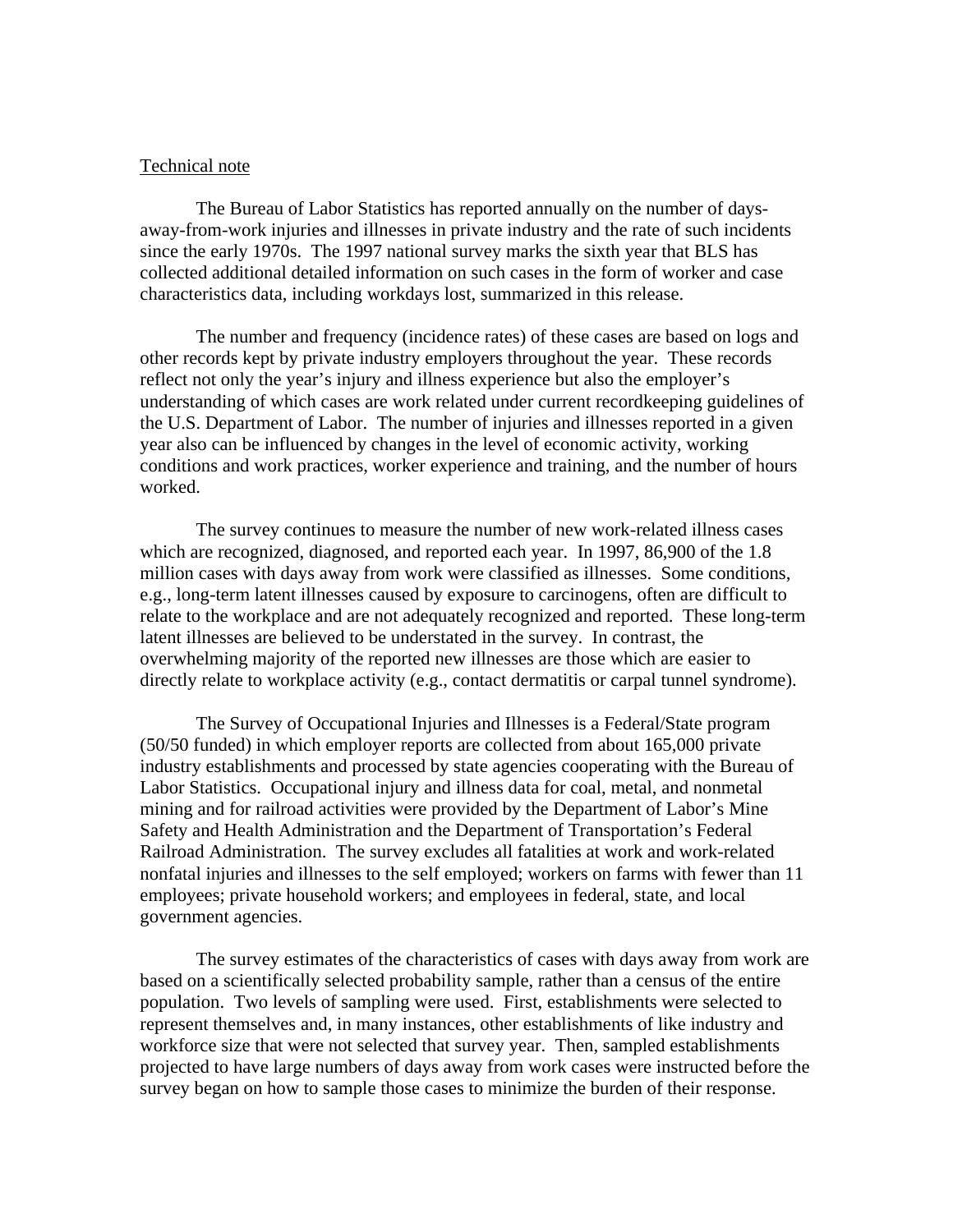Because the data are based on a sample survey, the injury and illness estimates probably differ from the figures that would be obtained from all units covered by the survey. To determine the precision of each estimate, a standard error is calculated. The standard error defines a range (confidence interval) around the estimate. The approximate 95-percent confidence interval is the estimate plus or minus twice the standard error. The standard error also can be expressed as a percent of the estimate, or the relative standard error. For example, the 95-percent confidence interval for an incidence rate of 6.5 per 100 full-time workers with a relative standard error of 1.0 percent would be 6.5 plus or minus 2 percent (2 times 1.0 percent) or 6.37 to 6.63. One can be 95 percent confident that the "true" incidence rate falls within the confidence interval. The 1997 incidence rate for all occupational injuries and illnesses of 7.1 per 100 full-time workers in private industry has an estimated relative standard error of about 0.8 percent. A relative standard error was calculated for each estimate from the survey and will be published in a BLS bulletin that is scheduled to be available later in 1999.

The data also are subject to nonsampling error. The inability to obtain detailed information about all cases in the sample, mistakes in recording or coding the data, and definitional difficulties are general examples of nonsampling error in the survey. Although not measured, nonsampling errors will always occur when statistics are gathered. However, BLS has implemented quality assurance procedures to reduce nonsampling error in the survey, including a rigorous training program for State coders and a continuing effort to encourage survey participants to respond fully and accurately to all survey elements.

Establishments are classified in industry categories based on the 1987 Standard Industrial Classification (SIC) Manual, as defined by the Office of Management and Budget. The four case characteristics used to describe lost worktime injury and illness are based on definitions and rules of selection stipulated in the 1992 BLS Occupational Injury and Illness Classification System. The occupation of the injured or ill worker is based on the 1990 Occupational Classification System developed by the Bureau of the Census.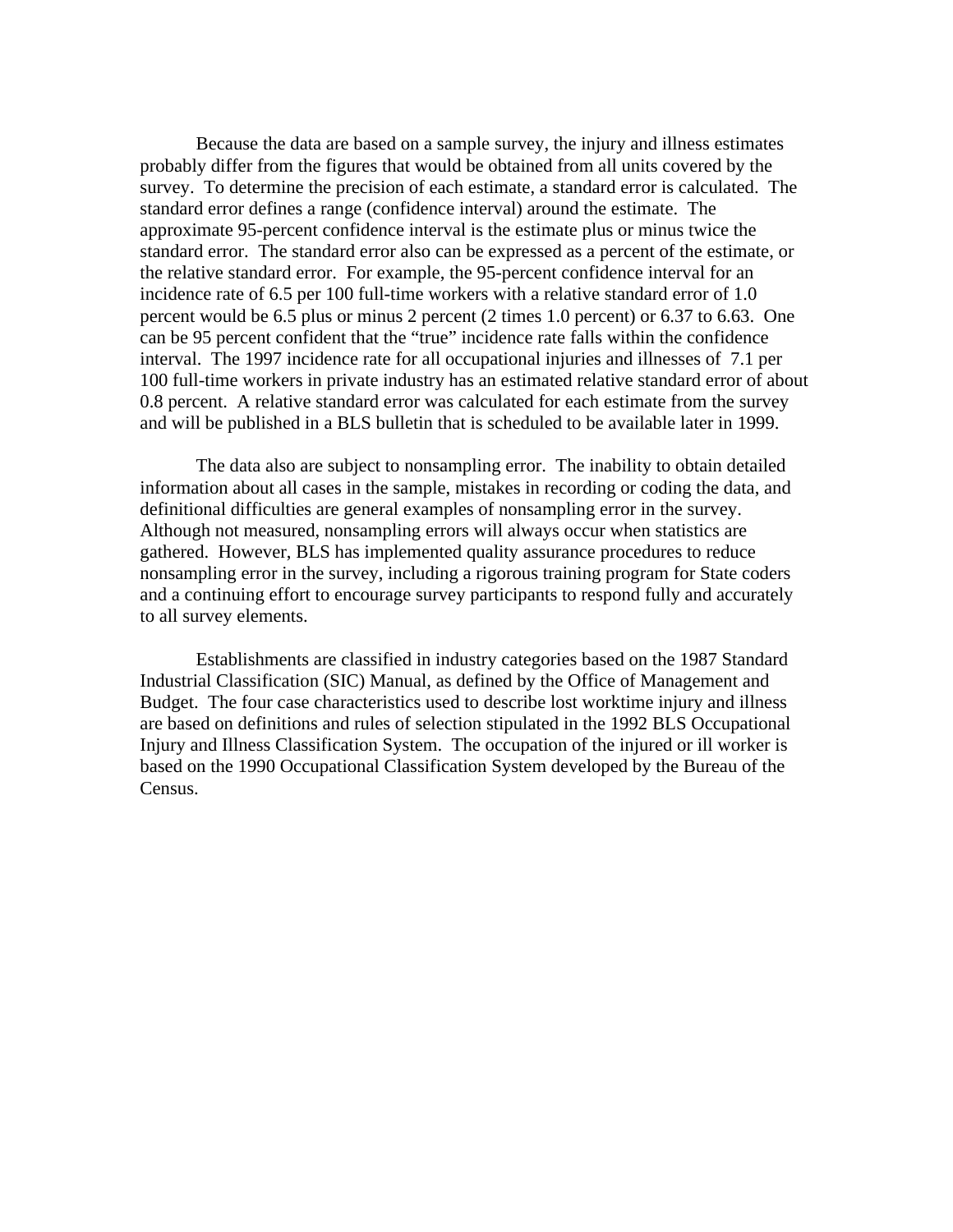TABLE 1. **Number of nonfatal occupational injuries and illnesses involving days away from work**1 **by selected worker characteristics and industry division, 1997**

(In thousands)

|                                                                                                                                 |                                                                 |                                                            | Goods producing                              |                                                   |                                                                  |                                                    | Service producing                                 |                                                                  |                                                                        |                                                                    |  |  |
|---------------------------------------------------------------------------------------------------------------------------------|-----------------------------------------------------------------|------------------------------------------------------------|----------------------------------------------|---------------------------------------------------|------------------------------------------------------------------|----------------------------------------------------|---------------------------------------------------|------------------------------------------------------------------|------------------------------------------------------------------------|--------------------------------------------------------------------|--|--|
| Characteristic                                                                                                                  | Private<br>industry 2                                           | Agricul-<br>ture,<br>and<br>fishing <sup>2</sup>           | forestry, Mining 3                           | Con-<br>struction                                 | Manufac-<br>turing                                               | Transpor-<br>tation and<br>public<br>utilities $3$ | Whole-<br>sale<br>trade                           | Retail<br>trade                                                  | Finance,<br>insu-<br>rance,<br>and real<br>estate                      | Ser-<br>vices                                                      |  |  |
|                                                                                                                                 | 1,833.4                                                         | 40.5                                                       | 18.1                                         | 189.8                                             | 446.1                                                            | 220.6                                              | 138.2                                             | 313.9                                                            | 42.7                                                                   | 423.4                                                              |  |  |
| Sex:                                                                                                                            | 1,209.1<br>605.6                                                | 32.8<br>7.4                                                | 17.8<br>.3                                   | 183.7<br>5.4                                      | 332.6<br>110.5                                                   | 171.6<br>42.8                                      | 117.5<br>20.0                                     | 172.2<br>136.7                                                   | 21.0<br>21.6                                                           | 159.9<br>260.9                                                     |  |  |
| Age: $4$                                                                                                                        | .3<br>59.7<br>208.1<br>532.8<br>517.8<br>314.2<br>134.7<br>22.4 | 1.3<br>6.8<br>12.9<br>10.0<br>5.8<br>1.9<br>$\overline{A}$ | .4<br>2.0<br>5.0<br>4.9<br>4.2<br>1.0<br>(5) | 3.8<br>23.9<br>64.0<br>58.5<br>23.9<br>10.2<br>.9 | $(^{5})$<br>9.2<br>48.0<br>127.3<br>130.5<br>83.1<br>36.4<br>3.3 | 3.7<br>20.2<br>64.4<br>66.1<br>44.0<br>15.9<br>1.4 | 3.3<br>15.2<br>44.5<br>40.7<br>22.0<br>8.8<br>1.5 | $\cdot$ 1<br>27.0<br>47.5<br>85.0<br>73.6<br>44.2<br>20.7<br>5.6 | $(^{5})$<br>$\overline{7}$<br>3.0<br>10.6<br>12.6<br>9.1<br>3.9<br>1.3 | $\cdot$ 1<br>10.4<br>41.5<br>119.0<br>121.0<br>78.0<br>36.0<br>8.1 |  |  |
| Occupation:<br>Managerial and professional                                                                                      | 98.5                                                            | .6                                                         | .3                                           | 1.8                                               | 7.0                                                              | 3.1                                                | 5.2                                               | 11.4                                                             | 5.2                                                                    | 63.8                                                               |  |  |
| Technical, sales, and<br>administrative support<br>Farming, forestry, and fishing                                               | 271.7<br>315.0<br>48.0                                          | 1.0<br>.4<br>32.2                                          | .4<br>5)<br>$\lambda$ 5 $\lambda$            | 2.7<br>.6<br>.9                                   | 25.8<br>9.3<br>3.9                                               | 29.9<br>11.2<br>.4                                 | 23.4<br>2.0<br>1.1                                | 102.3<br>79.5<br>1.5                                             | 17.5<br>9.6<br>2.6                                                     | 68.6<br>202.4<br>5.6                                               |  |  |
| Precision production, craft, and<br>Operators, fabricators, and                                                                 | 310.4                                                           | 1.2                                                        | 9.8                                          | 113.7                                             | 74.5                                                             | 26.4                                               | 17.3                                              | 32.6                                                             | 4.7                                                                    | 30.2                                                               |  |  |
|                                                                                                                                 | 775.3                                                           | 4.7                                                        | 7.2                                          | 69.3                                              | 320.8                                                            | 148.9                                              | 88.4                                              | 84.2                                                             | 2.5                                                                    | 49.3                                                               |  |  |
| Length of service with employer:<br>Less than 3 months                                                                          | 236.5<br>328.2<br>581.5<br>479.7<br>207.3                       | 8.6<br>8.9<br>12.4<br>7.4<br>3.2                           | 4.3<br>3.7<br>4.4<br>4.5<br>1.2              | 37.7<br>40.8<br>63.5<br>32.2<br>15.6              | 51.0<br>70.7<br>137.1<br>145.3<br>42.0                           | 18.7<br>27.7<br>55.4<br>68.2<br>50.7               | 17.2<br>24.2<br>47.2<br>36.5<br>13.1              | 46.8<br>66.8<br>103.4<br>62.4<br>34.5                            | 3.9<br>6.4<br>14.4<br>14.0<br>3.9                                      | 48.3<br>79.1<br>143.8<br>109.2<br>43.1                             |  |  |
| Race or ethnic origin:<br>White, non-Hispanic<br>Black, non-Hispanic<br>Asian or Pacific Islander<br>American Indian or Alaskan | 966.3<br>163.8<br>187.2<br>31.0                                 | 16.2<br>1.7<br>16.2<br>.8                                  | 6.1<br>.4<br>1.9                             | 123.8<br>9.1<br>22.5<br>1.7                       | 251.5<br>37.7<br>46.5<br>6.8                                     | 89.8<br>17.4<br>10.5<br>2.7                        | 82.1<br>13.2<br>16.5<br>2.2                       | 163.2<br>23.1<br>27.5<br>6.4                                     | 21.9<br>3.6<br>5.2<br>.8                                               | 211.6<br>57.7<br>40.5<br>9.5                                       |  |  |
|                                                                                                                                 | 7.6<br>477.5                                                    | .3<br>5.3                                                  | $\cdot$ 1<br>9.6                             | 1.3<br>31.4                                       | 1.6<br>102.0                                                     | .7<br>99.5                                         | .3<br>23.8                                        | 1.2<br>92.6                                                      | $\cdot$<br>10.9                                                        | 1.9<br>102.2                                                       |  |  |

 $1$  Days-away-from-work cases include those which result in days away from work with or without restricted work activity.

From With or with fewer than 11 employees.<br>3 Data conforming to OSHA definitions for mining operators in coal, metal, and nonmetal mining and for employers in railroad transportation are provided<br>to BLS by the Mine Safety and Health Administration, U.S. Department of<br>Labor; and by the Federal Railroad Administration, U.S. Department of<br>Tr

metal, and nonmetal industries. 4 Information is not shown separately in this release for injured workers

under age 14; they accounted for fewer than 50 cases.<br><sup>5</sup> Fewer than 50 cases<br>NOTE: Dashes indicate data that are not available. Because of rounding and nonclassifiable responses, data may not sum to the totals. SOURCE: Bureau of Labor Statistics, U.S. Department of Labor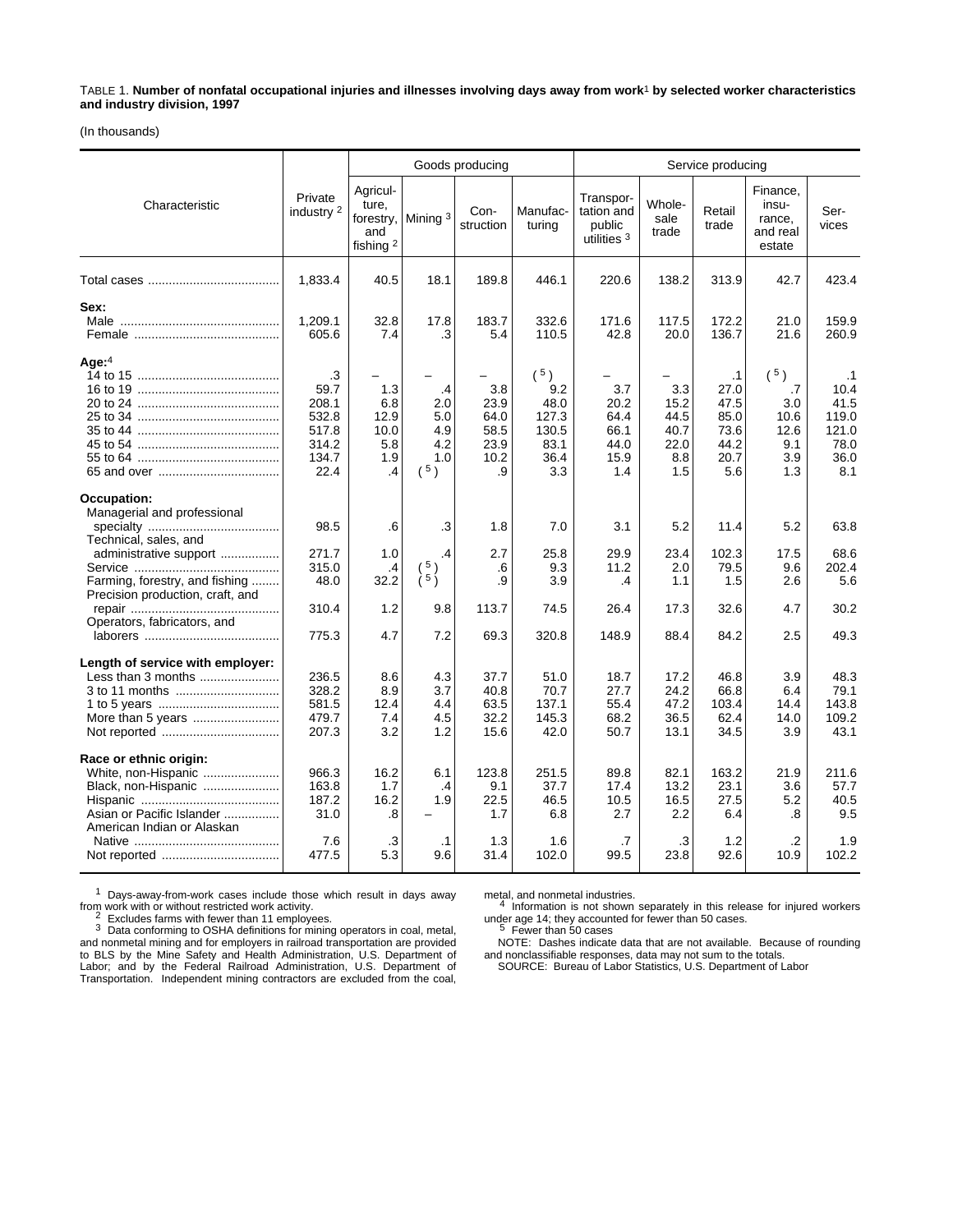TABLE 2. **Percent distribution of nonfatal occupational injuries and illnesses involving days away from work**1 **by selected worker characteristics and industry division, 1997**

|                                                                                                                                 |                                                               |                                                    | Goods producing                                       |                                                       |                                                              |                                                      | Service producing                                      |                                                          |                                                              |                                                              |  |  |
|---------------------------------------------------------------------------------------------------------------------------------|---------------------------------------------------------------|----------------------------------------------------|-------------------------------------------------------|-------------------------------------------------------|--------------------------------------------------------------|------------------------------------------------------|--------------------------------------------------------|----------------------------------------------------------|--------------------------------------------------------------|--------------------------------------------------------------|--|--|
| Characteristic                                                                                                                  | Private<br>industry 2                                         | Agricul-<br>ture,<br>forestry,<br>and<br>fishing 2 | Mining 3                                              | Con-<br>struction                                     | Manufac-<br>turing                                           | Transpor-<br>tation and<br>public<br>utilities $3$   | Whole-<br>sale<br>trade                                | Retail<br>trade                                          | Finance.<br>insu-<br>rance,<br>and real<br>estate            | Ser-<br>vices                                                |  |  |
| Total [1,833,380 cases]                                                                                                         | 100.0                                                         | 100.0                                              | 100.0                                                 | 100.0                                                 | 100.0                                                        | 100.0                                                | 100.0                                                  | 100.0                                                    | 100.0                                                        | 100.0                                                        |  |  |
| Sex:                                                                                                                            | 65.9<br>33.0                                                  | 81.1<br>18.4                                       | 98.4<br>1.6                                           | 96.8<br>2.8                                           | 74.6<br>24.8                                                 | 77.8<br>19.4                                         | 85.0<br>14.4                                           | 54.9<br>43.6                                             | 49.1<br>50.7                                                 | 37.8<br>61.6                                                 |  |  |
| Age: $4$                                                                                                                        | $(^{5})$<br>3.3<br>11.3<br>29.1<br>28.2<br>17.1<br>7.3<br>1.2 | 3.3<br>16.9<br>32.0<br>24.6<br>14.2<br>4.6<br>.9   | 2.0<br>11.1<br>27.5<br>26.9<br>23.0<br>5.8<br>.3      | -<br>2.0<br>12.6<br>33.7<br>30.8<br>12.6<br>5.4<br>.5 | $(^{5})$<br>2.1<br>10.8<br>28.5<br>29.3<br>18.6<br>8.2<br>.7 | -<br>1.7<br>9.2<br>29.2<br>29.9<br>19.9<br>7.2<br>.6 | -<br>2.4<br>11.0<br>32.2<br>29.5<br>15.9<br>6.3<br>1.1 | (5)<br>8.6<br>15.1<br>27.1<br>23.4<br>14.1<br>6.6<br>1.8 | $(^{5})$<br>1.6<br>7.1<br>24.9<br>29.6<br>21.3<br>9.1<br>3.0 | $(^{5})$<br>2.5<br>9.8<br>28.1<br>28.6<br>18.4<br>8.5<br>1.9 |  |  |
| Occupation:<br>Managerial and professional<br>Technical, sales, and                                                             | 5.4                                                           | 1.4                                                | 1.8                                                   | 1.0                                                   | 1.6                                                          | 1.4                                                  | 3.7                                                    | 3.6                                                      | 12.3                                                         | 15.1                                                         |  |  |
| administrative support<br>Farming, forestry, and fishing<br>Precision production, craft, and                                    | 14.8<br>17.2<br>2.6                                           | 2.5<br>1.1<br>79.4                                 | 2.5<br>$\cdot$ 1<br>$\cdot$ 1                         | 1.4<br>.3<br>.4                                       | 5.8<br>2.1<br>.9                                             | 13.6<br>5.1<br>.2                                    | 17.0<br>1.5<br>.8                                      | 32.6<br>25.3<br>.5                                       | 40.9<br>22.5<br>6.0                                          | 16.2<br>47.8<br>1.3                                          |  |  |
| Operators, fabricators, and                                                                                                     | 16.9<br>42.3                                                  | 3.1<br>11.7                                        | 54.5<br>39.6                                          | 59.9<br>36.5                                          | 16.7<br>71.9                                                 | 12.0<br>67.5                                         | 12.5<br>63.9                                           | 10.4<br>26.8                                             | 10.9<br>6.0                                                  | 7.1<br>11.6                                                  |  |  |
| Length of service with employer:<br>Less than 3 months                                                                          | 12.9<br>17.9<br>31.7<br>26.2<br>11.3                          | 21.3<br>22.0<br>30.6<br>18.3<br>7.8                | 23.8<br>20.4<br>24.1<br>24.9<br>6.9                   | 19.9<br>21.5<br>33.4<br>17.0<br>8.2                   | 11.4<br>15.8<br>30.7<br>32.6<br>9.4                          | 8.5<br>12.5<br>25.1<br>30.9<br>23.0                  | 12.4<br>17.5<br>34.1<br>26.4<br>9.5                    | 14.9<br>21.3<br>32.9<br>19.9<br>11.0                     | 9.2<br>15.1<br>33.8<br>32.8<br>9.1                           | 11.4<br>18.7<br>34.0<br>25.8<br>10.2                         |  |  |
| Race or ethnic origin:<br>White, non-Hispanic<br>Black, non-Hispanic<br>Asian or Pacific Islander<br>American Indian or Alaskan | 52.7<br>8.9<br>10.2<br>1.7<br>$\cdot$                         | 40.0<br>4.1<br>39.9<br>2.1<br>.7                   | 33.8<br>2.3<br>10.4<br>$\overline{\phantom{0}}$<br>.3 | 65.2<br>4.8<br>11.9<br>.9<br>.7                       | 56.4<br>8.4<br>10.4<br>1.5<br>.4                             | 40.7<br>7.9<br>4.8<br>1.2<br>.3                      | 59.4<br>9.6<br>11.9<br>1.6<br>$\cdot$                  | 52.0<br>7.4<br>8.7<br>2.0<br>.4                          | 51.3<br>8.4<br>12.3<br>1.9<br>.6                             | 50.0<br>13.6<br>9.6<br>$2.2\phantom{0}$<br>.5                |  |  |
|                                                                                                                                 | 26.0                                                          | 13.2                                               | 53.2                                                  | 16.6                                                  | 22.9                                                         | 45.1                                                 | 17.3                                                   | 29.5                                                     | 25.6                                                         | 24.1                                                         |  |  |

 $1$  Days-away-from-work cases include those which result in days away from work with or without restricted work activity.<br><sup>2</sup> Excludes farms with fewer than 11 employees.<br><sup>3</sup> Data conforming to OSHA definitions for mining operators in coal, metal,

and nonmetal minimum when the matrix of the mining operators in coal, metal,<br>and nonmetal mining and for employers in railroad transportation are provided to BLS by the Mine Safety and Health Administration, U.S. Department of Labor; and by the Federal Railroad Administration, U.S. Department of Transportation. Independent mining contractors are excluded from the coal,

metal, and nonmetal industries.<br>4 Information is not shown separately in this release for injured workers under age 14; they accounted for fewer than 50 cases. <sup>5</sup> Less than 0.1 percent

NOTE: Dashes indicate data that are not available. Because of rounding and nonclassifiable responses, percentages may not add to 100. SOURCE: Bureau of Labor Statistics, U.S. Department of Labor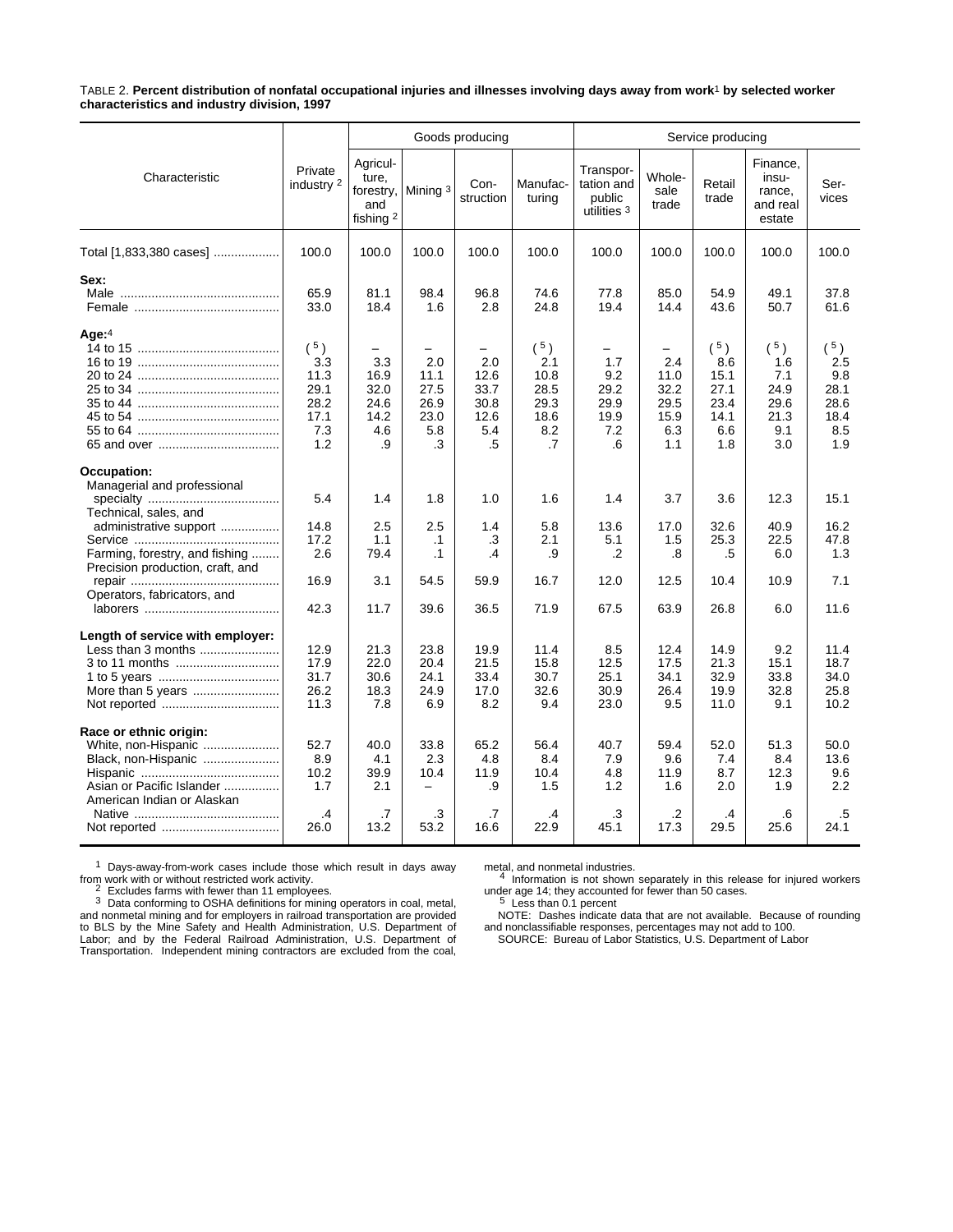TABLE 3. **Number of nonfatal occupational injuries and illnesses involving days away from work**1 **by selected occupation and industry division, 1997**

(In thousands)

|                                                                                                                                                              |                                                                                |                                                               |                                                    | Goods producing                        |                                                                             | Service producing                                      |                                                             |                                                                     |                                                        |                                                                             |
|--------------------------------------------------------------------------------------------------------------------------------------------------------------|--------------------------------------------------------------------------------|---------------------------------------------------------------|----------------------------------------------------|----------------------------------------|-----------------------------------------------------------------------------|--------------------------------------------------------|-------------------------------------------------------------|---------------------------------------------------------------------|--------------------------------------------------------|-----------------------------------------------------------------------------|
| Occupation                                                                                                                                                   | Private<br>industry 2                                                          | Agricul-<br>ture,<br>and<br>fishing <sup>2</sup>              | forestry, Mining 3                                 | Con-<br>struction                      | Manufac-<br>turing                                                          | Transpor-<br>tation and<br>public<br>utilities $3$     | Whole-<br>sale<br>trade                                     | Retail<br>trade                                                     | Finance,<br>insu-<br>rance,<br>and real<br>estate      | Ser-<br>vices                                                               |
|                                                                                                                                                              | 1,833.4                                                                        | 40.5                                                          | 18.1                                               | 189.8                                  | 446.1                                                                       | 220.6                                                  | 138.2                                                       | 313.9                                                               | 42.7                                                   | 423.4                                                                       |
| Laborers, nonconstruction<br>Nursing aides, orderlies<br>Janitors and cleaners<br>Construction laborers<br>Stock handlers and baggers<br>Welders and cutters | 145.5<br>106.9<br>91.3<br>45.8<br>45.8<br>44.3<br>37.1<br>31.5<br>29.2<br>28.4 | 1.1<br>.9<br>.3<br>$\overline{\phantom{0}}$<br>-<br>$\cdot$ 1 | .7<br>1.9<br>(4)<br>4)<br>$4 \choose$<br>(4)<br>.3 | 6.0<br>.6<br>44.3<br>.5<br>29.7<br>1.9 | 12.1<br>36.0<br>(4)<br>7.7<br>$\cdot$ 1<br>37.2<br>2.9<br>.3<br>1.3<br>22.4 | 77.7<br>9.4<br>1.2<br>.3<br>.3<br>.1<br>.1<br>.2<br>.8 | 24.1<br>28.2<br>1.1<br>$\cdot$ 1<br>2.8<br>.7<br>2.8<br>1.4 | 15.6<br>16.9<br>6.3<br>-<br>1.4<br>1.1<br>21.5<br>24.6<br>$\cdot$ 1 | .4<br>1.4<br>.4<br>6.1<br>(4)<br>.6<br>.1<br>.2        | 7.9<br>12.3<br>90.9<br>22.5<br>.9<br>2.2<br>1.9<br>9.4<br>$\cdot$ .2<br>1.3 |
| Supervisors and proprietors<br>Sales workers, other commodities<br>Maids and housemen<br>Miscellaneous food preparation<br>Groundskeepers and gardeners,     | 27.3<br>26.5<br>25.9<br>25.4<br>22.8<br>21.9                                   | -<br>$\overline{\phantom{0}}$<br>$\cdot$ 1                    |                                                    |                                        | .8<br>$\cdot$ 1<br>.3<br>$\cdot$ 1<br>.4                                    | $\cdot$ 1<br>$\cdot$ 1<br>(4)                          | 3.9<br>$\cdot$ 3<br>1.1<br>.1                               | 20.1<br>23.1<br>22.3<br>.1<br>14.3                                  | $\cdot$ 1<br>.5<br>.3<br>$.2\,$<br>$.5\,$<br>$\cdot$ 1 | 27.0<br>1.0<br>2.0<br>1.2<br>22.0<br>6.9                                    |
| Mechanics, automobile<br>Shipping and receiving clerks                                                                                                       | 18.6<br>18.3<br>17.7<br>17.0                                                   | 9.2<br>.1                                                     | $^{\prime}$ 4)<br>.3                               | .8<br>$\cdot$<br>12.8<br>.1            | .2<br>$\cdot$ 4<br>2.4<br>5.6                                               | .3<br>.4<br>$\cdot$<br>4.1                             | .2<br>.6<br>.6<br>2.2                                       | 1.0<br>11.2<br>.2<br>4.1                                            | 2.5<br>$\cdot$ 1                                       | 4.4<br>5.5<br>1.0<br>.9                                                     |
| Driver-sales workers<br>Industrial truck operators<br>Kitchen workers<br>Plumbers and pipefitters                                                            | 15.3<br>14.8<br>13.6<br>13.3<br>13.0                                           | 14.5<br>.1<br>.7                                              | .4<br>(4)                                          | .5<br>9.7                              | .4<br>3.8<br>6.2<br>$\cdot$ 1<br>1.0                                        | 1.0<br>1.9<br>.5                                       | $\cdot$ .2<br>6.0<br>2.2<br>.4<br>.1                        | 2.3<br>1.4<br>11.8<br>.2                                            | $\cdot$ 1<br>(4)                                       | .2<br>1.4<br>.3<br>1.0<br>1.4                                               |
| Packaging, filling machine<br>Guards and police, except public<br>Waiters and waitresses<br>Stock and inventory clerks<br>Licensed practical nurses          | 12.6<br>12.6<br>12.6<br>12.2<br>11.8                                           | .1<br>$\cdot$ 1                                               | (4)                                                | .5                                     | 11.0<br>.3<br>(4)<br>2.6                                                    | .1<br>.3<br>.7                                         | 1.0<br>.1<br>1.4                                            | $\cdot$ .2<br>1.0<br>8.0<br>5.5                                     | .6<br>.1<br>.1                                         | .2<br>10.1<br>4.4<br>1.4<br>11.7                                            |
| Supervisors, production workers<br>Repairers, industrial machinery<br>Health aides, except nursing<br>Mechanics, bus, truck, stationary                      | 11.5<br>11.4<br>11.1                                                           | $\overline{\phantom{0}}$<br>$\overline{\phantom{0}}$          | 4)<br>1.2                                          | .1                                     | 8.1<br>8.7                                                                  | .9<br>.2                                               | .6<br>.7<br>.1                                              | .7<br>$\cdot$ 1                                                     | .1<br>(4)                                              | .9<br>.3<br>11.0                                                            |
| Attendants, public transportation<br>General office clerks<br>Hand packers and packagers<br>Waiters', waitresses' assistants<br>Production inspectors        | 10.3<br>10.0<br>8.7<br>8.6<br>8.5<br>8.4<br>8.1                                | $\cdot$<br>$\cdot$<br>$\cdot$ .2                              | 4)<br>(4)                                          | .4<br>$\cdot$ 1                        | .6<br>8.9<br>.7<br>4.1<br>6.7                                               | 3.3<br>$\cdot$ 1<br>8.6<br>.8<br>.3<br>.2              | 2.2<br>$.5\,$<br>1.3<br>1.1<br>$.5\,$                       | .9<br>$\cdot$ 1<br>1.1<br>2.0<br>5.8<br>$\cdot$ .2                  | .9<br>(4)                                              | 2.6<br>$\cdot$<br>$\cdot$ 1<br>3.6<br>1.0<br>2.6<br>$\cdot$                 |
| Vehicle washers and cleaners<br>Butchers and meat cutters                                                                                                    | 7.8<br>7.6<br>7.6                                                              | $\cdot$ 1<br>$\equiv$                                         | $(^{4})$                                           | $\cdot$ 1                              | 1.8<br>2.3<br>.8                                                            | 1.4<br>$\cdot$                                         | .6<br>.4<br>$\cdot$                                         | 2.0<br>4.8<br>.8                                                    | .7                                                     | 1.9<br>4.8                                                                  |

1 Days-away-from-work cases include those which result in days away

from work with or without restricted work activity.<br>
<sup>2</sup> Excludes farms with fewer than 11 employees.<br>
<sup>3</sup> Data conforming to OSHA definitions for mining operators in coal, metal,<br>
and nonmetal mining and for employers in

Transportation. Independent mining contractors are excluded from the coal, managemental, and nonmetal industries.<br>4 Fewer than 50 cases

NOTE: Dashes indicate data that are not available. Because of rounding and nonclassifiable responses, data may not sum to the totals. SOURCE: Bureau of Labor Statistics, U.S. Department of Labor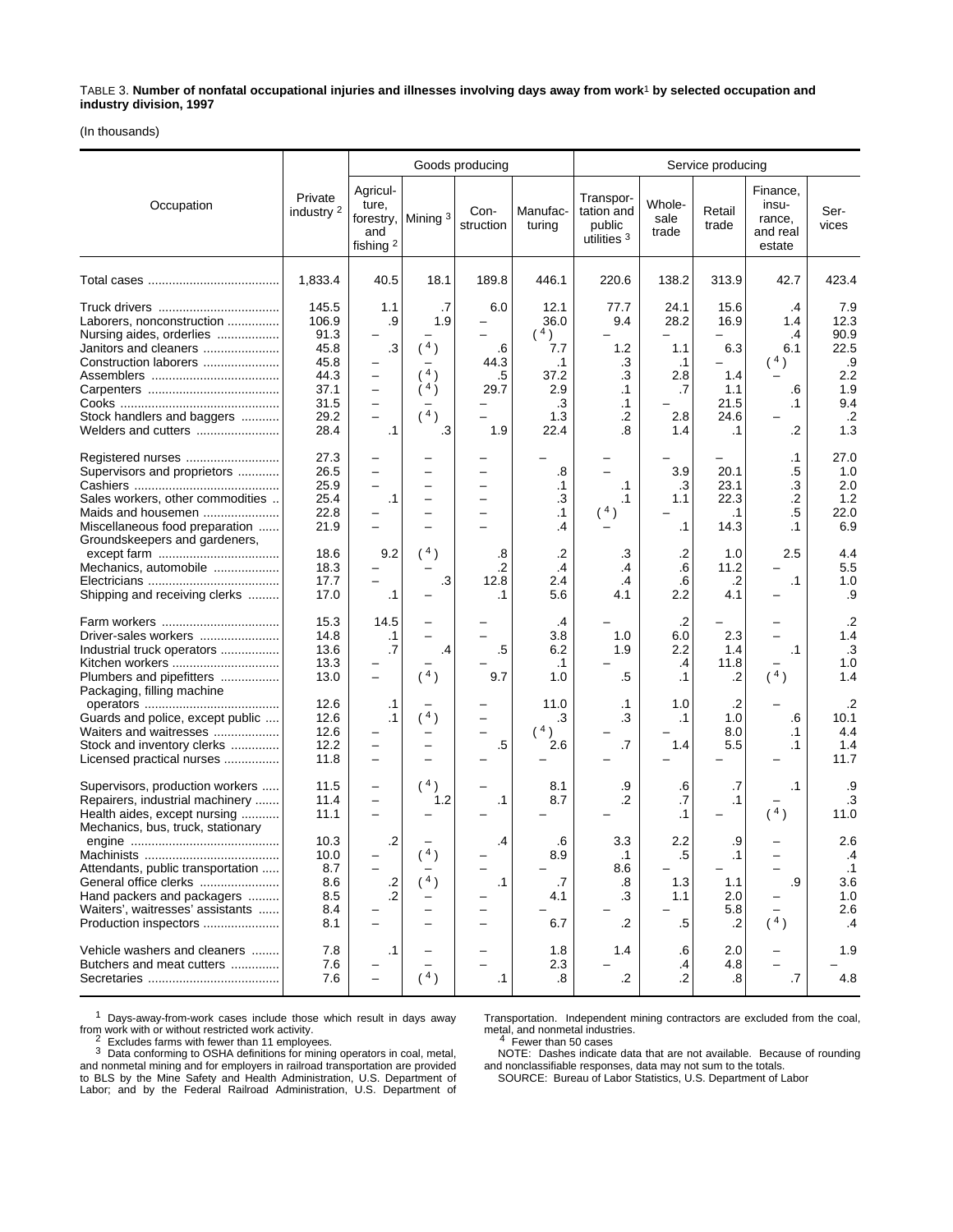TABLE 4. **Number of nonfatal occupational injuries and illnesses involving days away from work**1 **by selected injury or illness characteristics and industry division, 1997**

(In thousands)

|                                                                                                                                                                                        |                                                                                                                     |                                                                                                                    |                                                                                          | Goods producing                                                                                        |                                                                                                              | Service producing                                                                                     |                                                                                                      |                                                                                                            |                                                                                              |                                                                                                              |  |
|----------------------------------------------------------------------------------------------------------------------------------------------------------------------------------------|---------------------------------------------------------------------------------------------------------------------|--------------------------------------------------------------------------------------------------------------------|------------------------------------------------------------------------------------------|--------------------------------------------------------------------------------------------------------|--------------------------------------------------------------------------------------------------------------|-------------------------------------------------------------------------------------------------------|------------------------------------------------------------------------------------------------------|------------------------------------------------------------------------------------------------------------|----------------------------------------------------------------------------------------------|--------------------------------------------------------------------------------------------------------------|--|
| Characteristic                                                                                                                                                                         | Private<br>industry 2                                                                                               | Agricul-<br>ture,<br>and<br>fishing <sup>2</sup>                                                                   | forestry,   Mining 3                                                                     | Con-<br>struction                                                                                      | Manufac-<br>turing                                                                                           | Transpor-<br>tation and<br>public<br>utilities $3$                                                    | Whole-<br>sale<br>trade                                                                              | Retail<br>trade                                                                                            | Finance,<br>insu-<br>rance,<br>and real<br>estate                                            | Ser-<br>vices                                                                                                |  |
|                                                                                                                                                                                        | 1,833.4                                                                                                             | 40.5                                                                                                               | 18.1                                                                                     | 189.8                                                                                                  | 446.1                                                                                                        | 220.6                                                                                                 | 138.2                                                                                                | 313.9                                                                                                      | 42.7                                                                                         | 423.4                                                                                                        |  |
| Nature of injury or illness:<br>Sprains, strains<br>Bruises, contusions<br>Cuts, lacerations<br>Carpal tunnel syndrome<br>Chemical burns<br>Amputations<br>Multiple traumatic injuries | 799.0<br>165.8<br>133.6<br>119.5<br>30.0<br>29.2<br>18.0<br>12.2<br>10.9<br>59.8                                    | 13.2<br>3.5<br>4.8<br>3.3<br>$\cdot$ .2<br>$\overline{c}$<br>$\overline{c}$<br>$\overline{.2}$<br>$\cdot$ 3<br>1.2 | 6.6<br>2.2<br>1.1<br>3.1<br>$\cdot$ .2<br>$\cdot$ 1<br>.1<br>$\cdot$ .2<br>.7            | 70.1<br>15.3<br>18.2<br>19.5<br>2.1<br>1.1<br>.8<br>1.0<br>1.2<br>5.9                                  | 170.4<br>40.2<br>37.6<br>29.6<br>7.8<br>12.2<br>8.2<br>4.2<br>5.6<br>13.2                                    | 115.2<br>23.1<br>8.8<br>11.9<br>.8<br>2.2<br>.8<br>.6<br>.6<br>9.2                                    | 64.4<br>11.2<br>9.1<br>9.8<br>1.0<br>1.8<br>.8<br>1.0<br>.8<br>4.7                                   | 130.1<br>31.8<br>34.2<br>18.1<br>11.7<br>3.1<br>3.0<br>2.4<br>1.4<br>9.6                                   | 16.2<br>2.7<br>2.6<br>3.0<br>.3<br>2.4<br>.6<br>$\cdot$ 1<br>$\cdot$ 1<br>1.9                | 212.9<br>35.8<br>17.2<br>21.3<br>5.8<br>6.1<br>3.7<br>2.5<br>.7<br>13.5                                      |  |
| Part of body affected by the<br>injury or illness:<br>Upper extremities<br>Hand, except finger<br>Lower extremities<br>Foot, except toe                                                | 123.4<br>64.9<br>32.0<br>687.4<br>92.8<br>472.1<br>419.5<br>92.2<br>72.9<br>154.1<br>375.0<br>129.9<br>69.3<br>21.3 | 4.6<br>2.9<br>.6<br>12.6<br>1.5<br>8.2<br>10.3<br>1.6<br>2.4<br>3.9<br>8.9<br>2.7<br>1.6<br>$\cdot$                | 1.5<br>.6<br>.3<br>5.6<br>.6<br>3.6<br>4.5<br>.5<br>.6<br>2.3<br>4.8<br>1.4<br>1.2<br>.6 | 15.5<br>9.0<br>3.1<br>66.3<br>8.3<br>44.5<br>39.9<br>5.8<br>7.8<br>17.4<br>47.0<br>14.7<br>10.9<br>2.9 | 35.5<br>24.1<br>6.1<br>153.7<br>24.1<br>97.8<br>137.4<br>29.0<br>22.4<br>56.1<br>76.3<br>24.9<br>16.1<br>5.3 | 12.0<br>4.3<br>4.7<br>90.4<br>14.5<br>60.5<br>34.1<br>8.5<br>5.3<br>9.7<br>52.1<br>17.8<br>8.4<br>2.3 | 9.0<br>4.9<br>2.4<br>57.1<br>6.3<br>39.6<br>27.4<br>6.4<br>4.7<br>10.3<br>29.2<br>11.3<br>5.3<br>2.0 | 17.9<br>7.7<br>4.8<br>110.6<br>14.3<br>76.6<br>83.5<br>17.0<br>16.4<br>31.9<br>66.5<br>23.3<br>13.2<br>4.1 | 2.3<br>.9<br>.7<br>13.7<br>1.4<br>9.8<br>9.8<br>3.8<br>1.4<br>2.2<br>8.9<br>3.0<br>1.6<br>.3 | 25.2<br>10.6<br>9.2<br>177.3<br>21.7<br>131.4<br>72.4<br>19.7<br>11.9<br>20.4<br>81.4<br>30.9<br>10.9<br>3.3 |  |
| Body systems<br>Multiple parts                                                                                                                                                         | 25.2<br>150.6                                                                                                       | $\cdot$ 3<br>2.5                                                                                                   | $\cdot$<br>1.0                                                                           | 2.0<br>14.2                                                                                            | 5.2<br>27.1                                                                                                  | 3.1<br>22.5                                                                                           | 1.5<br>10.1                                                                                          | 3.2<br>24.2                                                                                                | 1.6<br>5.1                                                                                   | 8.1<br>44.0                                                                                                  |  |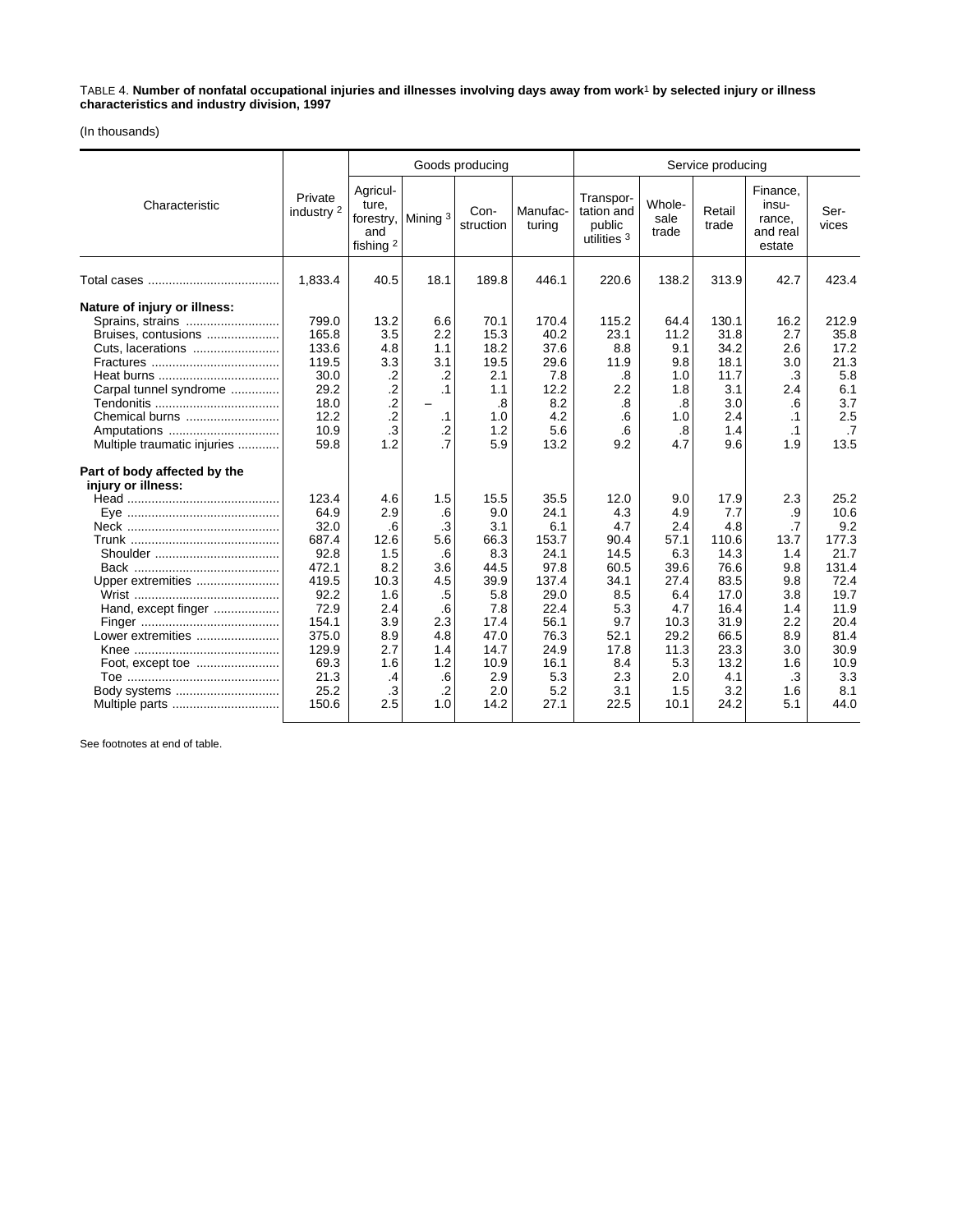TABLE 4. **Number of nonfatal occupational injuries and illnesses involving days away from work**1 **by selected injury or illness characteristics and industry division, 1997** — Continued

(In thousands)

|                                                        |                       |                                                  |                    | Goods producing   |                    | Service producing                                |                         |                 |                                                   |               |  |
|--------------------------------------------------------|-----------------------|--------------------------------------------------|--------------------|-------------------|--------------------|--------------------------------------------------|-------------------------|-----------------|---------------------------------------------------|---------------|--|
| Characteristic                                         | Private<br>industry 2 | Agricul-<br>ture.<br>and<br>fishing <sup>2</sup> | forestry, Mining 3 | Con-<br>struction | Manufac-<br>turing | Transpor-<br>tation and<br>public<br>utilities 3 | Whole-<br>sale<br>trade | Retail<br>trade | Finance,<br>insu-<br>rance.<br>and real<br>estate | Ser-<br>vices |  |
| Source of injury or illness:<br>Chemicals and chemical |                       |                                                  |                    |                   |                    |                                                  |                         |                 |                                                   |               |  |
|                                                        | 32.2<br>267.4         | 0.7                                              | 1.1<br>1.0         | 2.8               | 10.2               | 2.4<br>54.5                                      | 1.9                     | 4.9             | 0.8<br>4.7                                        | 7.6<br>36.0   |  |
| Furniture and fixtures                                 | 64.4                  | 3.3<br>$\cdot$                                   | (4)                | 11.0<br>3.5       | 61.9<br>12.1       | 3.9                                              | 31.4<br>3.1             | 63.8<br>18.4    | 2.7                                               | 20.4          |  |
|                                                        | 122.8                 | 2.6                                              | 2.4                | 11.3              | 51.9               | 4.9                                              | 9.9                     | 22.3            | 2.1                                               | 15.5          |  |
| Parts and materials                                    | 207.3                 | 3.6                                              | 4.0                | 46.0              | 80.8               | 16.0                                             | 17.0                    | 21.8            | 2.7                                               | 15.3          |  |
| Worker motion or position<br>Floors, walkways, ground  | 277.5                 | 4.9                                              | .9                 | 23.7              | 80.6               | 32.7                                             | 20.6                    | 40.8            | 9.4                                               | 64.0          |  |
| Tools, instruments, and                                | 287.8                 | 6.7                                              | 2.7                | 33.1              | 45.3               | 36.3                                             | 19.1                    | 59.8            | 9.5                                               | 75.5          |  |
|                                                        | 108.0                 | 3.5                                              | 1.6                | 20.1              | 29.3               | 7.6                                              | 5.4                     | 17.6            | 1.7                                               | 21.2          |  |
|                                                        | 147.8                 | 3.4                                              | 1.2                | 10.4              | 21.9               | 39.2                                             | 16.9                    | 23.1            | 2.8                                               | 28.9          |  |
| Health care patient                                    | 85.9                  |                                                  |                    |                   | (4)                | 1.1                                              | $\cdot$ 1               | ▃               | $\cdot$                                           | 84.4          |  |
| Event or exposure leading to<br>injury or illness:     |                       |                                                  |                    |                   |                    |                                                  |                         |                 |                                                   |               |  |
| Contact with objects and                               | 494.4                 |                                                  |                    | 66.1              | 151.0              | 46.1                                             |                         |                 | 7.6                                               |               |  |
| equipment<br>Struck by object                          | 239.3                 | 13.9<br>6.3                                      | 8.5<br>4.6         | 36.5              | 63.2               | 22.8                                             | 37.2<br>17.7            | 88.4<br>45.6    | 4.2                                               | 75.5<br>38.5  |  |
| Struck against object                                  | 128.9                 | 3.9                                              | 1.5                | 14.4              | 35.3               | 12.9                                             | 9.9                     | 27.5            | 2.2                                               | 21.5          |  |
| Caught in equipment or object                          | 80.1                  | 2.1                                              | 2.2                | 7.5               | 37.1               | 6.1                                              | 6.5                     | 9.9             | .7                                                | 8.0           |  |
| Fall to lower level                                    | 99.9                  | 3.4                                              | 1.8                | 22.0              | 14.4               | 15.7                                             | 8.2                     | 13.2            | 3.2                                               | 18.1          |  |
| Fall on same level<br>Slip, trip, loss of              | 198.1                 | 3.6                                              | 1.2                | 13.3              | 34.0               | 20.7                                             | 11.0                    | 48.8            | 6.7                                               | 58.9          |  |
| balance-without fall                                   | 57.4                  | .9                                               | $\cdot$            | 5.7               | 11.4               | 7.3                                              | 4.4                     | 11.0            | 1.6                                               | 14.7          |  |
| Overexertion                                           | 507.5                 | 6.9                                              | 3.9                | 44.3              | 117.3              | 66.8                                             | 43.4                    | 77.9            | 9.5                                               | 137.5         |  |
| Overexertion in lifting                                | 297.3                 | 3.8                                              | 1.5                | 25.5              | 64.8               | 37.6                                             | 28.5                    | 52.8            | 6.1                                               | 76.8          |  |
| Repetitive motion<br>Exposure to harmful               | 75.2                  | .7                                               | $\cdot$ 1          | 2.8               | 35.9               | 5.2                                              | 4.4                     | 9.1             | 4.4                                               | 12.7          |  |
| substances                                             | 83.4                  | 2.5                                              | $\cdot$ 7          | 7.0               | 24.4               | 6.7                                              | 4.0                     | 17.6            | 1.7                                               | 18.9          |  |
| Transportation accidents                               | 74.1<br>3.7           | 1.6                                              | .6<br>$\cdot$ 1    | 5.7               | 8.5                | 20.6                                             | 8.0                     | 9.8<br>1.0      | 2.2                                               | 17.2<br>.6    |  |
| Fires and explosions<br>Assaults and violent acts by   |                       |                                                  |                    | .5                | 8.                 | .4                                               | $\cdot$ .2              |                 | $\cdot$ 1                                         |               |  |
|                                                        | 21.3                  | $\overline{\phantom{0}}$                         | (4)                | .2                | .6                 | .8                                               | .5                      | 2.9             | .3                                                | 16.0          |  |

1 Days-away-from-work cases include those which result in days away From work with or without restricted work activity.<br>
<sup>2</sup> Excludes farms with fewer than 11 employees.<br>
<sup>3</sup> Data conforming to OSHA definitions for mining operators in coal, metal,

and nonmetal mining and for employers in railroad transportation are provided to BLS by the Mine Safety and Health Administration, U.S. Department of Labor; and by the Federal Railroad Administration, U.S. Department of

Transportation. Independent mining contractors are excluded from the coal, manapontation. Independent in<br>metal, and nonmetal industries.<br>4 Fewer than 50 cases

NOTE: Dashes indicate data that are not available. Because of rounding and nonclassifiable responses, data may not sum to the totals.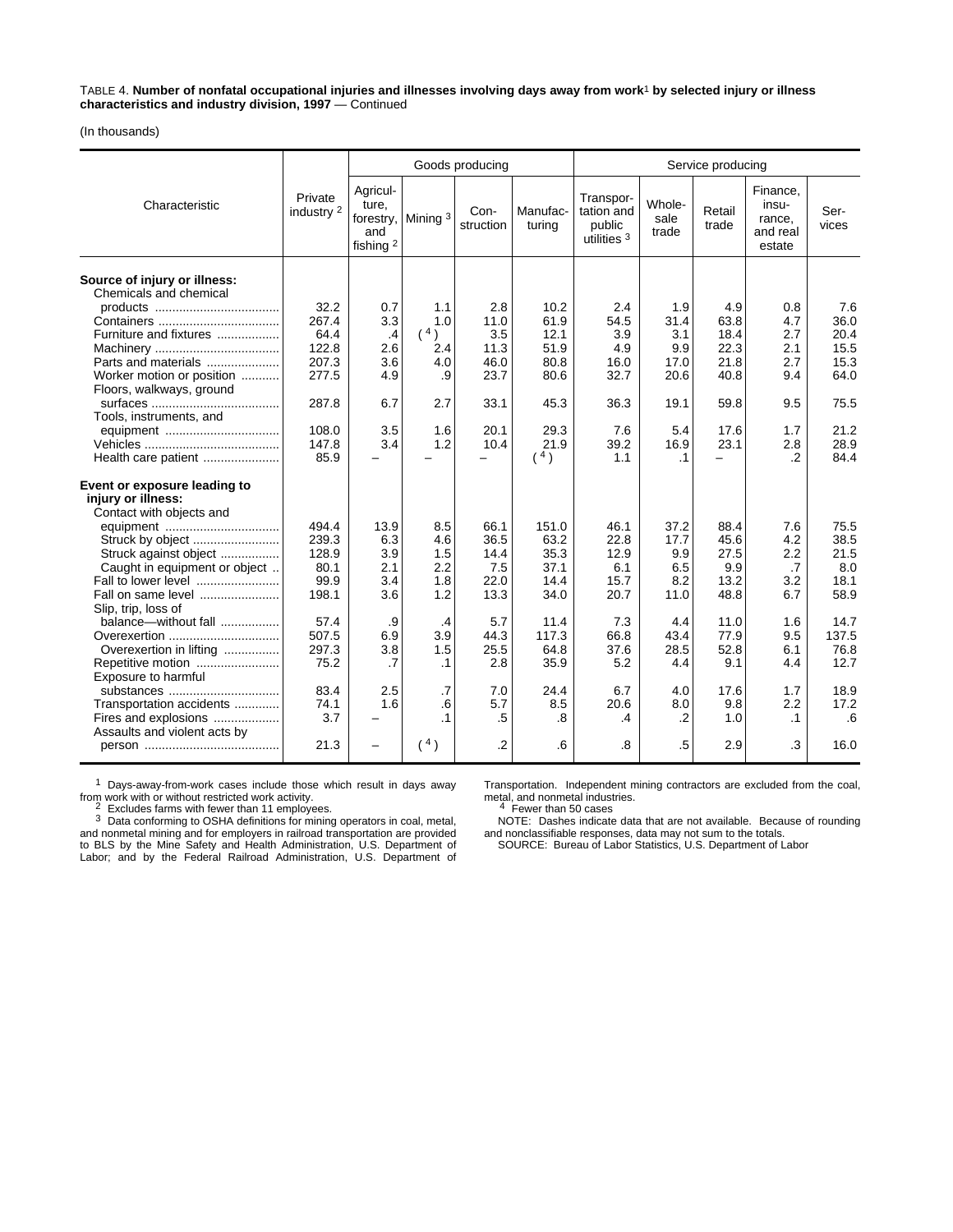TABLE 5. **Percent distribution of nonfatal occupational injuries and illnesses involving days away from work**1 **by selected injury or illness characteristics and industry division, 1997**

|                                                                                                                                                                                                                                                                                          |                                                                                                                                            |                                                                                                                                           |                                                                                                                                        | Goods producing                                                                                                                           |                                                                                                                                              | Service producing                                                                                                                              |                                                                                                                                          |                                                                                                                                               |                                                                                                                                                  |                                                                                                                                                |  |
|------------------------------------------------------------------------------------------------------------------------------------------------------------------------------------------------------------------------------------------------------------------------------------------|--------------------------------------------------------------------------------------------------------------------------------------------|-------------------------------------------------------------------------------------------------------------------------------------------|----------------------------------------------------------------------------------------------------------------------------------------|-------------------------------------------------------------------------------------------------------------------------------------------|----------------------------------------------------------------------------------------------------------------------------------------------|------------------------------------------------------------------------------------------------------------------------------------------------|------------------------------------------------------------------------------------------------------------------------------------------|-----------------------------------------------------------------------------------------------------------------------------------------------|--------------------------------------------------------------------------------------------------------------------------------------------------|------------------------------------------------------------------------------------------------------------------------------------------------|--|
| Characteristic                                                                                                                                                                                                                                                                           | Private<br>industry 2                                                                                                                      | Agricul-<br>ture.<br>forestry,<br>and<br>fishing 2                                                                                        | Mining $3$                                                                                                                             | Con-<br>struction                                                                                                                         | Manufac-<br>turing                                                                                                                           | Transpor-<br>tation and<br>public<br>utilities $3$                                                                                             | Whole-<br>sale<br>trade                                                                                                                  | Retail<br>trade                                                                                                                               | Finance,<br>insu-<br>rance,<br>and real<br>estate                                                                                                | Ser-<br>vices                                                                                                                                  |  |
| Total [1,833,380 cases]                                                                                                                                                                                                                                                                  | 100.0                                                                                                                                      | 100.0                                                                                                                                     | 100.0                                                                                                                                  | 100.0                                                                                                                                     | 100.0                                                                                                                                        | 100.0                                                                                                                                          | 100.0                                                                                                                                    | 100.0                                                                                                                                         | 100.0                                                                                                                                            | 100.0                                                                                                                                          |  |
| Nature of injury or illness:<br>Sprains, strains<br>Bruises, contusions<br>Cuts, lacerations<br>Carpal tunnel syndrome<br>Chemical burns<br>Amputations<br>Multiple traumatic injuries<br>Part of body affected by the<br>injury or illness:<br>Upper extremities<br>Hand, except finger | 43.6<br>9.0<br>7.3<br>6.5<br>1.6<br>1.6<br>1.0<br>.7<br>.6<br>3.3<br>6.7<br>3.5<br>1.7<br>37.5<br>5.1<br>25.7<br>22.9<br>5.0<br>4.0<br>8.4 | 32.5<br>8.7<br>12.0<br>8.0<br>.5<br>.6<br>.4<br>.5<br>.8<br>2.9<br>11.4<br>7.1<br>1.5<br>31.2<br>3.6<br>20.3<br>25.4<br>3.9<br>6.0<br>9.5 | 36.3<br>12.2<br>6.3<br>17.1<br>1.4<br>.4<br>.8<br>1.4<br>3.7<br>8.3<br>3.1<br>1.9<br>31.2<br>3.6<br>20.1<br>25.1<br>2.6<br>3.3<br>12.5 | 36.9<br>8.0<br>9.6<br>10.3<br>1.1<br>.6<br>.4<br>.5<br>.6<br>3.1<br>8.1<br>4.8<br>1.6<br>34.9<br>4.4<br>23.4<br>21.0<br>3.1<br>4.1<br>9.2 | 38.2<br>9.0<br>8.4<br>6.6<br>1.7<br>2.7<br>1.8<br>.9<br>1.2<br>2.9<br>8.0<br>5.4<br>1.4<br>34.5<br>5.4<br>21.9<br>30.8<br>6.5<br>5.0<br>12.6 | 52.2<br>10.5<br>4.0<br>5.4<br>.4<br>1.0<br>$\cdot$<br>.3<br>.3<br>4.2<br>5.5<br>1.9<br>2.1<br>41.0<br>6.6<br>27.4<br>15.5<br>3.8<br>2.4<br>4.4 | 46.6<br>8.1<br>6.6<br>7.1<br>.7<br>1.3<br>.6<br>.8<br>.6<br>3.4<br>6.5<br>3.5<br>1.7<br>41.3<br>4.6<br>28.7<br>19.8<br>4.6<br>3.4<br>7.5 | 41.4<br>10.1<br>10.9<br>5.8<br>3.7<br>1.0<br>1.0<br>.8<br>.4<br>3.0<br>5.7<br>2.5<br>1.5<br>35.2<br>4.5<br>24.4<br>26.6<br>5.4<br>5.2<br>10.2 | 38.0<br>6.3<br>6.1<br>7.0<br>.8<br>5.7<br>1.3<br>.3<br>$\cdot$ 1<br>4.4<br>5.3<br>2.1<br>1.7<br>32.0<br>3.3<br>23.0<br>23.0<br>8.9<br>3.2<br>5.2 | 50.3<br>8.4<br>4.1<br>5.0<br>1.4<br>1.4<br>.9<br>.6<br>$\cdot$<br>3.2<br>5.9<br>2.5<br>2.2<br>41.9<br>5.1<br>31.0<br>17.1<br>4.6<br>2.8<br>4.8 |  |
| Lower extremities<br>Body systems<br>Multiple parts                                                                                                                                                                                                                                      | 20.5<br>7.1<br>3.8<br>1.2<br>1.4<br>8.2                                                                                                    | 21.9<br>6.7<br>4.1<br>1.0<br>.7<br>6.2                                                                                                    | 26.4<br>7.6<br>6.4<br>3.3<br>1.0<br>5.6                                                                                                | 24.8<br>7.7<br>5.7<br>1.5<br>1.0<br>7.5                                                                                                   | 17.1<br>5.6<br>3.6<br>1.2<br>1.2<br>6.1                                                                                                      | 23.6<br>8.0<br>3.8<br>1.1<br>1.4<br>10.2                                                                                                       | 21.1<br>8.1<br>3.9<br>1.4<br>1.1<br>7.3                                                                                                  | 21.2<br>7.4<br>4.2<br>1.3<br>1.0<br>7.7                                                                                                       | 20.9<br>7.1<br>3.8<br>.6<br>3.8<br>11.8                                                                                                          | 19.2<br>7.3<br>2.6<br>.8<br>1.9<br>10.4                                                                                                        |  |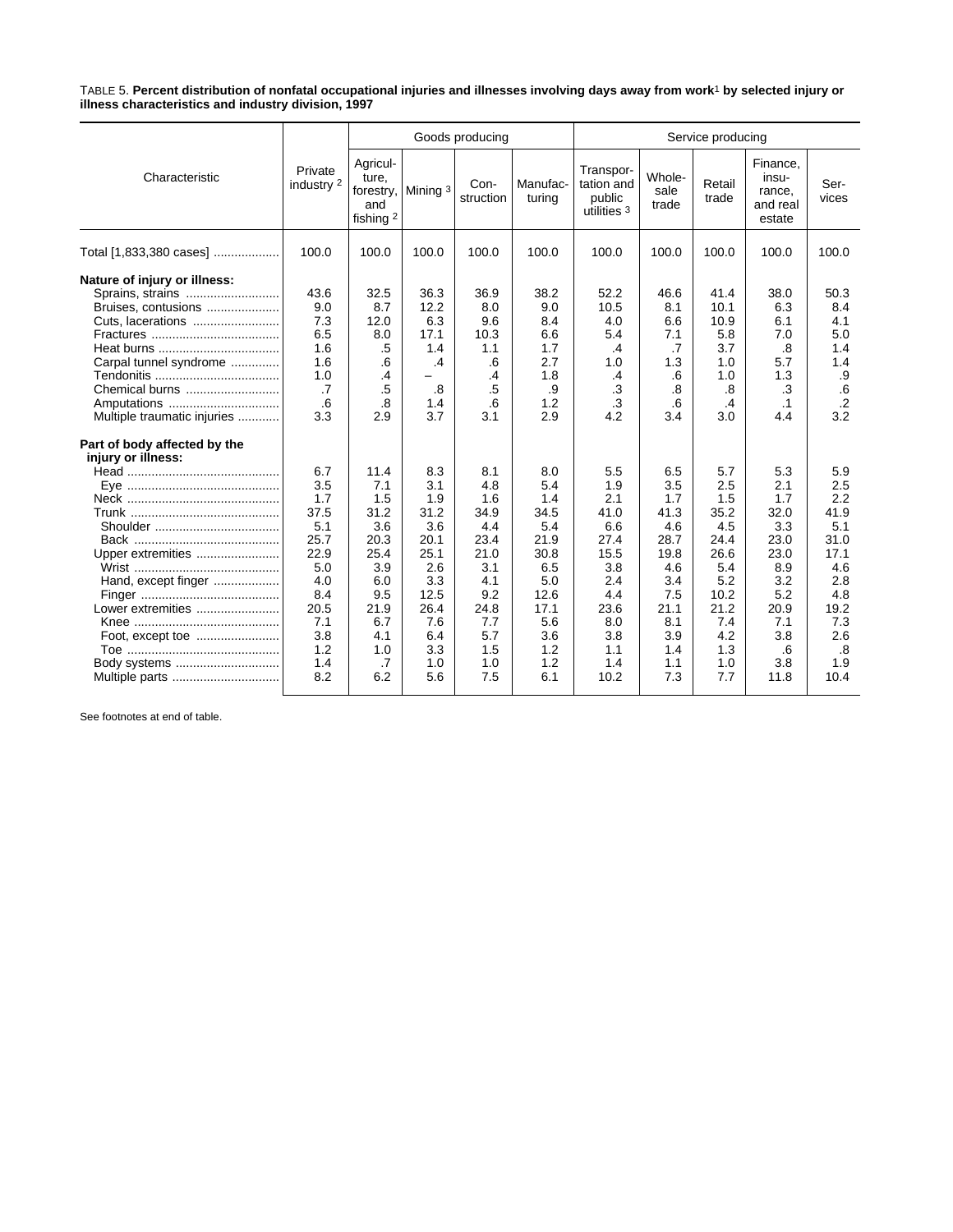TABLE 5. **Percent distribution of nonfatal occupational injuries and illnesses involving days away from work**1 **by selected injury or illness characteristics and industry division, 1997** — Continued

|                                                                                |                       |                                                    |                          | Goods producing          |                    | Service producing                                |                         |                          |                                                   |               |  |
|--------------------------------------------------------------------------------|-----------------------|----------------------------------------------------|--------------------------|--------------------------|--------------------|--------------------------------------------------|-------------------------|--------------------------|---------------------------------------------------|---------------|--|
| Characteristic                                                                 | Private<br>industry 2 | Agricul-<br>ture.<br>forestry,<br>and<br>fishing 2 | Mining 3                 | Con-<br>struction        | Manufac-<br>turina | Transpor-<br>tation and<br>public<br>utilities 3 | Whole-<br>sale<br>trade | Retail<br>trade          | Finance.<br>insu-<br>rance,<br>and real<br>estate | Ser-<br>vices |  |
| Source of injury or illness:<br>Chemicals and chemical                         |                       |                                                    |                          |                          |                    |                                                  |                         |                          |                                                   |               |  |
|                                                                                | 1.8                   | 1.6                                                | 6.1                      | 1.5                      | 2.3                | 1.1                                              | 1.3                     | 1.6                      | 1.9                                               | 1.8           |  |
|                                                                                | 14.6                  | 8.2                                                | 5.3                      | 5.8                      | 13.9               | 24.7                                             | 22.7                    | 20.3                     | 11.0                                              | 8.5           |  |
| Furniture and fixtures                                                         | 3.5                   | .9                                                 | $\cdot$ .2               | 1.8                      | 2.7                | 1.7                                              | 2.3                     | 5.9                      | 6.3                                               | 4.8           |  |
|                                                                                | 6.7                   | 6.3                                                | 13.5                     | 5.9                      | 11.6               | 2.2                                              | 7.2                     | 7.1                      | 4.9                                               | 3.7           |  |
| Parts and materials                                                            | 11.3                  | 8.8                                                | 22.4                     | 24.2                     | 18.1               | 7.2                                              | 12.3                    | 7.0                      | 6.2                                               | 3.6           |  |
| Worker motion or position<br>Floors, walkways, ground                          | 15.1                  | 12.1                                               | 4.9                      | 12.5                     | 18.1               | 14.8                                             | 14.9                    | 13.0                     | 21.9                                              | 15.1          |  |
| Tools, instruments, and                                                        | 15.7                  | 16.5                                               | 15.1                     | 17.4                     | 10.1               | 16.4                                             | 13.8                    | 19.1                     | 22.2                                              | 17.8          |  |
| equipment                                                                      | 5.9                   | 8.5                                                | 9.0                      | 10.6                     | 6.6                | 3.5                                              | 3.9                     | 5.6                      | 4.0                                               | 5.0           |  |
|                                                                                | 8.1                   | 8.5                                                | 6.5                      | 5.5                      | 4.9                | 17.8                                             | 12.2                    | 7.4                      | 6.5                                               | 6.8           |  |
| Health care patient                                                            | 4.7                   | —                                                  | $\overline{\phantom{0}}$ | $\overline{\phantom{0}}$ | 4)                 | $.5\,$                                           | $\cdot$ 1               | $\overline{\phantom{0}}$ | .5                                                | 19.9          |  |
| Event or exposure leading to<br>injury or illness:<br>Contact with objects and |                       |                                                    |                          |                          |                    |                                                  |                         |                          |                                                   |               |  |
| equipment                                                                      | 27.0                  | 34.4                                               | 47.2                     | 34.8                     | 33.8               | 20.9                                             | 27.0                    | 28.2                     | 17.9                                              | 17.8          |  |
| Struck by object                                                               | 13.1                  | 15.5                                               | 25.6                     | 19.2                     | 14.2               | 10.3                                             | 12.8                    | 14.5                     | 9.8                                               | 9.1           |  |
| Struck against object                                                          | 7.0                   | 9.6                                                | 8.4                      | 7.6                      | 7.9                | 5.9                                              | 7.1                     | 8.7                      | 5.0                                               | 5.1           |  |
| Caught in equipment or object                                                  | 4.4                   | 5.2                                                | 12.3                     | 4.0                      | 8.3                | 2.8                                              | 4.7                     | 3.2                      | 1.6                                               | 1.9           |  |
| Fall to lower level                                                            | 5.4                   | 8.4                                                | 9.7                      | 11.6                     | 3.2                | 7.1                                              | 5.9                     | 4.2                      | 7.6                                               | 4.3           |  |
| Fall on same level                                                             | 10.8                  | 8.8                                                | 6.5                      | 7.0                      | 7.6                | 9.4                                              | 8.0                     | 15.5                     | 15.7                                              | 13.9          |  |
| Slip, trip, loss of<br>balance-without fall                                    | 3.1                   | 2.2                                                |                          |                          | 2.5                |                                                  | 3.2                     | 3.5                      |                                                   | 3.5           |  |
|                                                                                | 27.7                  | 17.0                                               | 2.0<br>21.8              | 3.0<br>23.3              | 26.3               | 3.3<br>30.3                                      | 31.4                    | 24.8                     | 3.9<br>22.2                                       | 32.5          |  |
| Overexertion in lifting                                                        | 16.2                  | 9.3                                                | 8.4                      | 13.4                     | 14.5               | 17.1                                             | 20.6                    | 16.8                     | 14.2                                              | 18.1          |  |
|                                                                                | 4.1                   | 1.8                                                | .6                       | 1.5                      | 8.0                | 2.3                                              | 3.2                     | 2.9                      | 10.2                                              | 3.0           |  |
| Repetitive motion<br>Exposure to harmful                                       |                       |                                                    |                          |                          |                    |                                                  |                         |                          |                                                   |               |  |
| substances                                                                     | 4.6                   | 6.2                                                | 3.7                      | 3.7                      | 5.5                | 3.0                                              | 2.9                     | 5.6                      | 4.1                                               | 4.5           |  |
| Transportation accidents                                                       | 4.0                   | 4.0                                                | 3.2                      | 3.0                      | 1.9                | 9.3                                              | 5.8                     | 3.1                      | 5.2                                               | 4.1           |  |
| Fires and explosions<br>Assaults and violent acts by                           | $\cdot$ .2            | -                                                  | .5                       | .3                       | $\cdot$ .2         | $\cdot$                                          | $\cdot$ 1               | .3                       | .3                                                | $\cdot$ 1     |  |
|                                                                                | 1.2                   | $\overline{\phantom{0}}$                           | (4)                      | $\cdot$ 1                | $\cdot$ 1          | $\overline{A}$                                   | .3                      | .9                       | .8                                                | 3.8           |  |

<sup>1</sup> Days-away-from-work cases include those which result in days away

from work with or without restricted work activity.<br>
<sup>2</sup> Excludes farms with fewer than 11 employees.<br>
<sup>3</sup> Data conforming to OSHA definitions for mining operators in coal, metal,<br>
and nonmetal mining and for employers in

Transportation. Independent mining contractors are excluded from the coal,<br>metal, and nonmetal industries.<br><sup>4</sup> Less than 0.1 percent<br><sup>4</sup> Less than 0.1 percent<br>NOTE: Dashes indicate data that are not available. Because of r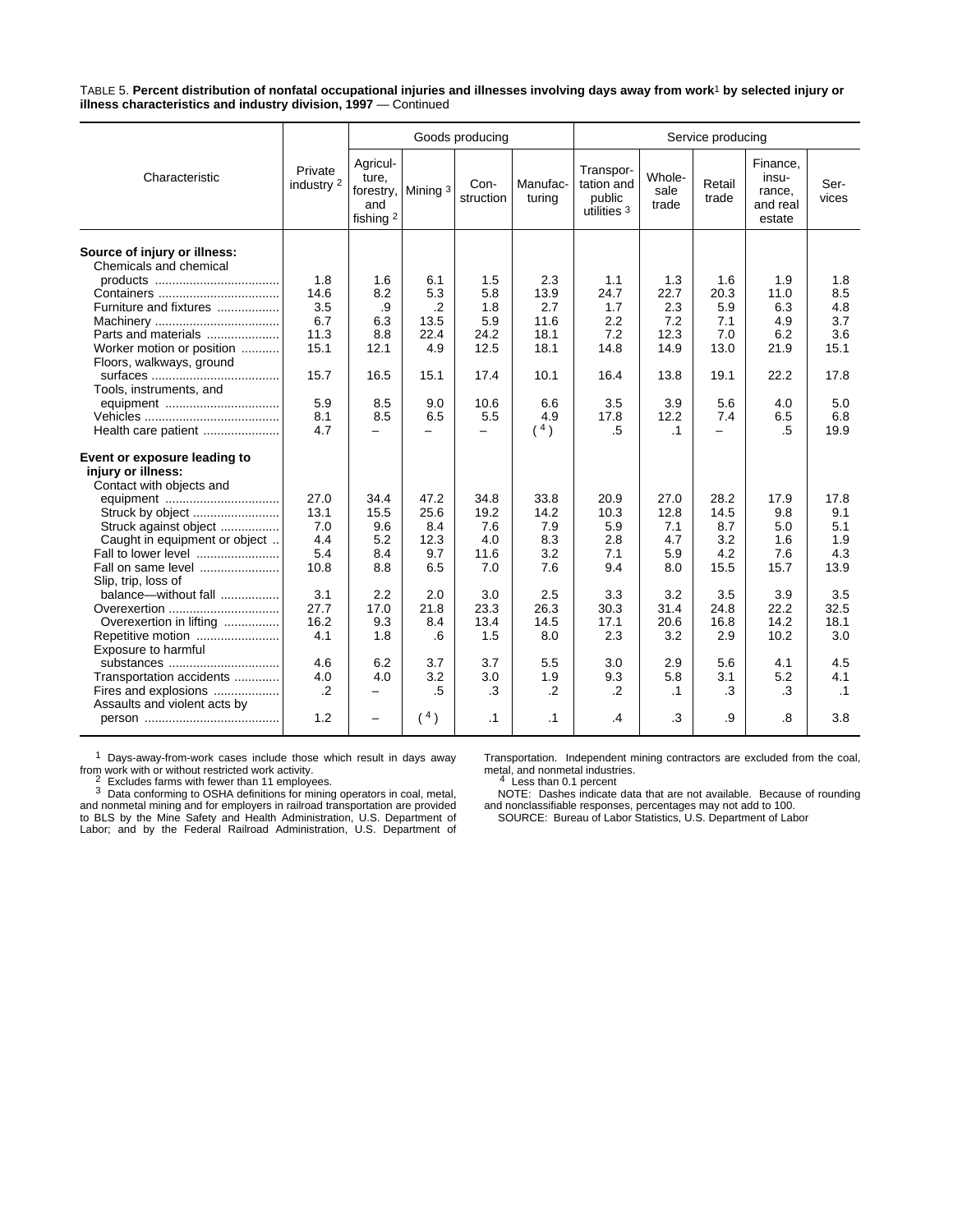TABLE 6. **Incidence rates**1 **for nonfatal occupational injuries and illnesses involving days away from work**2 **per 10,000 full-time workers for selected characteristics and industry division, 1997**

|                                                                                                                                                                                                   |                                                                                                                        |                                                                                                                           |                                                                                                                        | Goods producing                                                                                                            |                                                                                                                          | Service producing                                                                                                         |                                                                                                                      |                                                                                                                        |                                                                                                                       |                                                                                                                    |  |
|---------------------------------------------------------------------------------------------------------------------------------------------------------------------------------------------------|------------------------------------------------------------------------------------------------------------------------|---------------------------------------------------------------------------------------------------------------------------|------------------------------------------------------------------------------------------------------------------------|----------------------------------------------------------------------------------------------------------------------------|--------------------------------------------------------------------------------------------------------------------------|---------------------------------------------------------------------------------------------------------------------------|----------------------------------------------------------------------------------------------------------------------|------------------------------------------------------------------------------------------------------------------------|-----------------------------------------------------------------------------------------------------------------------|--------------------------------------------------------------------------------------------------------------------|--|
| Characteristic                                                                                                                                                                                    | Private<br>industry 3                                                                                                  | Agricul-<br>ture,<br>forestry,<br>and<br>fishing $3$                                                                      | Mining 4                                                                                                               | Construc-<br>tion                                                                                                          | Manufac-<br>turing                                                                                                       | Transpor-<br>tation and<br>public<br>utilities 4                                                                          | Whole-<br>sale<br>trade                                                                                              | Retail<br>trade                                                                                                        | Finance,<br>insurance,<br>and real<br>estate                                                                          | Ser-<br>vices                                                                                                      |  |
| Total [1,833,380 cases]                                                                                                                                                                           | 212.3                                                                                                                  | 300.5                                                                                                                     | 292.7                                                                                                                  | 364.8                                                                                                                      | 238.3                                                                                                                    | 365.4                                                                                                                     | 214.3                                                                                                                | 193.0                                                                                                                  | 67.4                                                                                                                  | 166.9                                                                                                              |  |
| Nature of injury or illness:<br>Sprains, strains<br>Bruises, contusions<br>Carpal tunnel syndrome<br>Chemical burns<br>Amputations<br>Multiple traumatic injuries<br>Part of body affected by the | 92.5<br>19.2<br>15.5<br>13.8<br>3.5<br>3.4<br>2.1<br>1.4<br>1.3<br>6.9                                                 | 97.6<br>26.1<br>35.9<br>24.2<br>1.5<br>1.7<br>1.3<br>1.5<br>2.6<br>8.8                                                    | 106.2<br>35.6<br>18.3<br>50.1<br>4.0<br>1.3<br>-<br>2.2<br>4.0<br>10.7                                                 | 134.7<br>29.3<br>34.9<br>37.5<br>4.1<br>2.0<br>1.5<br>1.9<br>2.3<br>11.4                                                   | 91.0<br>21.5<br>20.1<br>15.8<br>4.2<br>6.5<br>4.4<br>2.2<br>3.0<br>7.0                                                   | 190.8<br>38.3<br>14.6<br>19.6<br>1.3<br>3.6<br>1.3<br>1.0<br>$\left( \begin{array}{c} 5 \end{array} \right)$<br>15.2      | 99.9<br>17.4<br>14.1<br>15.2<br>1.5<br>2.9<br>1.3<br>1.6<br>1.3<br>7.4                                               | 79.9<br>19.6<br>21.0<br>11.1<br>7.2<br>1.9<br>1.9<br>1.5<br>$(^{5})$<br>5.9                                            | 25.6<br>4.2<br>4.1<br>4.7<br>(5)<br>3.9<br>5)<br>5)<br>5)<br>3.0                                                      | 84.0<br>14.1<br>6.8<br>8.4<br>2.3<br>2.4<br>1.4<br>1.0<br>5)<br>5.3                                                |  |
| injury or illness:<br>Upper extremities<br>Hand, except finger<br>Lower extremities<br>Body systems                                                                                               | 14.3<br>7.5<br>3.7<br>79.6<br>10.7<br>54.7<br>48.6<br>10.7<br>8.4<br>17.9<br>43.4<br>15.1<br>8.0<br>2.5<br>2.9<br>17.4 | 34.1<br>21.2<br>4.4<br>93.8<br>10.9<br>60.9<br>76.4<br>11.7<br>18.1<br>28.6<br>65.8<br>20.2<br>12.2<br>3.1<br>2.2<br>18.6 | 24.4<br>9.0<br>5.7<br>91.5<br>10.4<br>58.9<br>73.6<br>7.6<br>9.5<br>36.5<br>77.4<br>22.3<br>18.8<br>9.6<br>2.9<br>16.3 | 29.7<br>17.4<br>5.9<br>127.3<br>15.9<br>85.5<br>76.7<br>11.2<br>14.9<br>33.4<br>90.3<br>28.2<br>20.9<br>5.5<br>3.8<br>27.4 | 19.0<br>12.9<br>3.3<br>82.1<br>12.9<br>52.2<br>73.4<br>15.5<br>12.0<br>30.0<br>40.8<br>13.3<br>8.6<br>2.9<br>2.8<br>14.5 | 19.9<br>7.1<br>7.8<br>149.7<br>24.1<br>100.2<br>56.5<br>14.0<br>8.8<br>16.0<br>86.3<br>29.4<br>14.0<br>3.9<br>5.2<br>37.3 | 14.0<br>7.6<br>3.8<br>88.6<br>9.8<br>61.4<br>42.5<br>9.9<br>7.2<br>16.0<br>45.2<br>17.5<br>8.3<br>3.1<br>2.3<br>15.6 | 11.0<br>4.7<br>3.0<br>68.0<br>8.8<br>47.1<br>51.4<br>10.4<br>10.1<br>19.6<br>40.9<br>14.4<br>8.1<br>2.5<br>2.0<br>14.9 | 3.6<br>1.4<br>1.1<br>21.6<br>2.3<br>15.5<br>15.5<br>6.0<br>2.2<br>3.5<br>14.1<br>4.8<br>2.6<br>$(^{5})$<br>2.6<br>8.0 | 9.9<br>4.2<br>3.6<br>69.9<br>8.6<br>51.8<br>28.6<br>7.8<br>4.7<br>8.1<br>32.1<br>12.2<br>4.3<br>1.3<br>3.2<br>17.3 |  |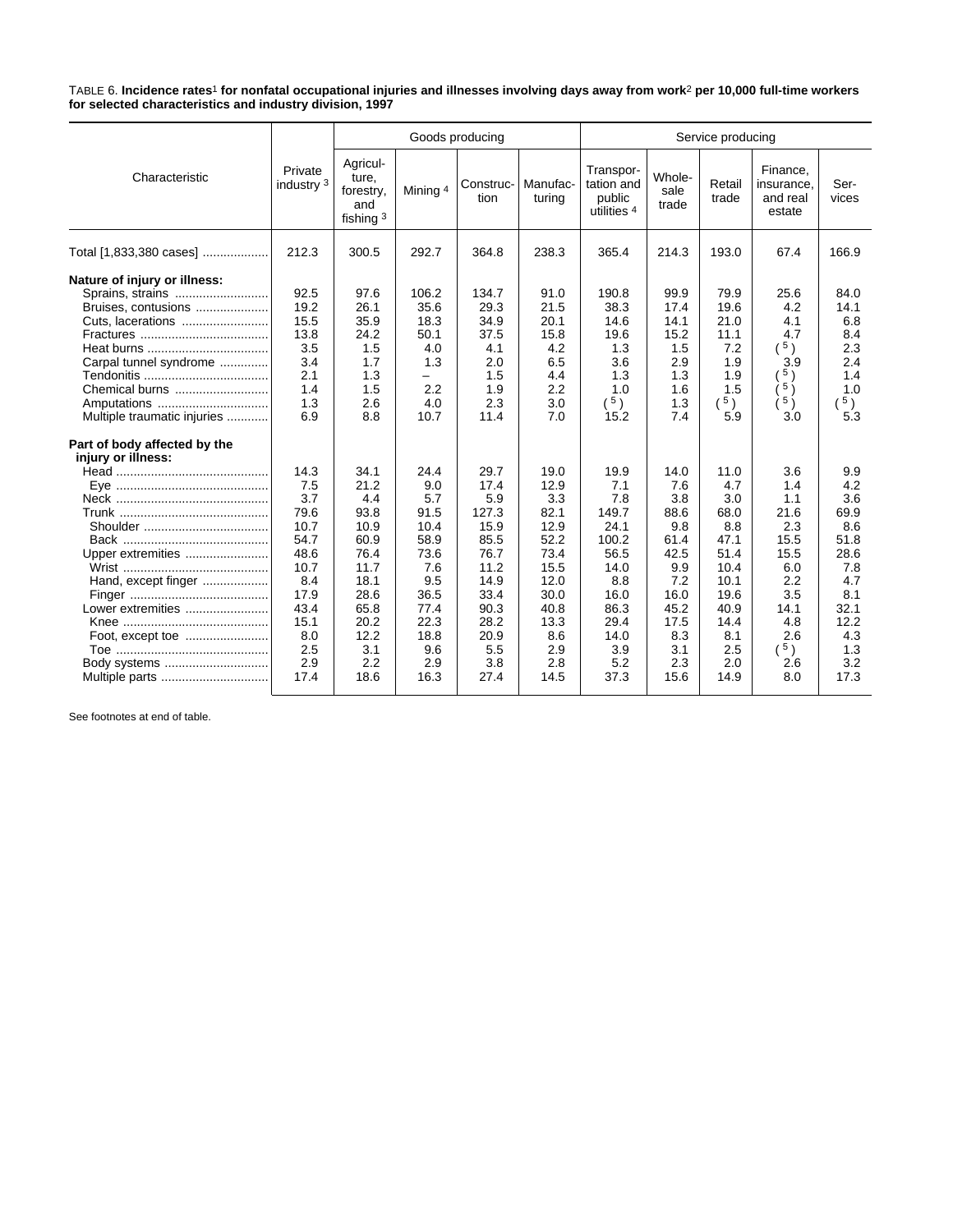TABLE 6. **Incidence rates**1 **for nonfatal occupational injuries and illnesses involving days away from work**2 **per 10,000 full-time workers for selected characteristics and industry division, 1997** — Continued

|                                                        |                       |                                                    |               | Goods producing          |                    | Service producing                                           |                         |                          |                                              |                                                 |  |
|--------------------------------------------------------|-----------------------|----------------------------------------------------|---------------|--------------------------|--------------------|-------------------------------------------------------------|-------------------------|--------------------------|----------------------------------------------|-------------------------------------------------|--|
| Characteristic                                         | Private<br>industry 3 | Agricul-<br>ture,<br>forestry,<br>and<br>fishing 3 | Mining 4      | Construc-<br>tion        | Manufac-<br>turing | Transpor-<br>tation and<br>public<br>utilities <sup>4</sup> | Whole-<br>sale<br>trade | Retail<br>trade          | Finance.<br>insurance,<br>and real<br>estate | Ser-<br>vices                                   |  |
| Source of injury or illness:<br>Chemicals and chemical |                       |                                                    |               |                          |                    |                                                             |                         |                          |                                              |                                                 |  |
|                                                        | 3.7                   | 4.8                                                | 17.9          | 5.3                      | 5.5                | 3.9                                                         | 2.9                     | 3.0                      | 1.3                                          | 3.0                                             |  |
|                                                        | 31.0                  | 24.6                                               | 15.6          | 21.1                     | 33.1               | 90.2                                                        | 48.6                    | 39.2                     | 7.4                                          | 14.2                                            |  |
| Furniture and fixtures                                 | 7.5                   | 2.7                                                | $(^{5})$      | 6.7                      | 6.5                | 6.4                                                         | 4.9                     | 11.3                     | 4.2                                          | 8.1                                             |  |
|                                                        | 14.2                  | 19.0                                               | 39.5          | 21.7                     | 27.7               | 8.1                                                         | 15.3                    | 13.7                     | 3.3                                          | 6.1                                             |  |
| Parts and materials                                    | 24.0                  | 26.4                                               | 65.6          | 88.4                     | 43.2               | 26.5                                                        | 26.4                    | 13.4                     | 4.2                                          | 6.1                                             |  |
| Worker motion or position<br>Floors, walkways, ground  | 32.1                  | 36.3                                               | 14.2          | 45.5                     | 43.0               | 54.2                                                        | 31.9                    | 25.1                     | 14.8                                         | 25.2                                            |  |
| Tools, instruments, and                                | 33.3                  | 49.5                                               | 44.1          | 63.5                     | 24.2               | 60.1                                                        | 29.6                    | 36.8                     | 15.0                                         | 29.8                                            |  |
| equipment                                              | 12.5                  | 25.7                                               | 26.3          | 38.7                     | 15.6               | 12.6                                                        | 8.5                     | 10.8                     | 2.7                                          | 8.4                                             |  |
|                                                        | 17.1                  | 25.4                                               | 19.1          | 20.1                     | 11.7               | 64.9                                                        | 26.2                    | 14.2                     | 4.4                                          | 11.4                                            |  |
| Health care patient                                    | 10.0                  | $\overline{\phantom{0}}$                           | $\equiv$      | $\overline{\phantom{0}}$ | $(^{5})$           | 1.9                                                         | $(^{5})$                | $\overline{\phantom{0}}$ | $(^{5})$                                     | 33.3                                            |  |
| Event or exposure leading to<br>injury or illness:     |                       |                                                    |               |                          |                    |                                                             |                         |                          |                                              |                                                 |  |
| Contact with objects and                               |                       |                                                    |               |                          |                    |                                                             |                         |                          |                                              |                                                 |  |
| equipment                                              | 57.3<br>27.7          | 103.4<br>46.5                                      | 138.2<br>75.0 | 127.0<br>70.1            | 80.6               | 76.4<br>37.7                                                | 57.8<br>27.4            | 54.3<br>28.0             | 12.1<br>6.6                                  | 29.8<br>15.2                                    |  |
| Struck by object                                       | 14.9                  | 28.8                                               | 24.5          | 27.6                     | 33.8<br>18.8       | 21.4                                                        | 15.3                    |                          | 3.4                                          | 8.5                                             |  |
| Struck against object<br>Caught in equipment or object | 9.3                   | 15.6                                               | 36.1          | 14.4                     | 19.8               | 10.1                                                        | 10.1                    | 16.9<br>6.1              | 1.1                                          | 3.2                                             |  |
| Fall to lower level                                    | 11.6                  | 25.2                                               | 28.4          | 42.2                     | 7.7                | 26.0                                                        | 12.7                    | 8.1                      | 5.1                                          | 7.1                                             |  |
| Fall on same level                                     | 22.9                  | 26.4                                               | 19.2          | 25.6                     | 18.1               | 34.3                                                        | 17.1                    | 30.0                     | 10.6                                         | 23.2                                            |  |
| Slip, trip, loss of                                    |                       |                                                    |               |                          |                    |                                                             |                         |                          |                                              |                                                 |  |
| balance-without fall                                   | 6.7                   | 6.7                                                | 5.9           | 10.9                     | 6.1                | 12.1                                                        | 6.9                     | 6.8                      | 2.6                                          | 5.8                                             |  |
| Overexertion                                           | 58.8                  | 50.9                                               | 63.9          | 85.2                     | 62.7               | 110.7                                                       | 67.2                    | 47.9                     | 15.0                                         | 54.2                                            |  |
| Overexertion in lifting                                | 34.4                  | 28.0                                               | 24.7          | 49.0                     | 34.6               | 62.3                                                        | 44.2                    | 32.4                     | 9.6                                          | 30.3                                            |  |
| Repetitive motion<br>Exposure to harmful               | 8.7                   | 5.5                                                | 1.7           | 5.4                      | 19.2               | 8.5                                                         | 6.8                     | 5.6                      | 6.9                                          | 5.0                                             |  |
| substances                                             | 9.7                   | 18.6                                               | 10.7          | 13.5                     | 13.0               | 11.1                                                        | 6.1                     | 10.8                     | 2.8                                          | 7.4                                             |  |
| Transportation accidents                               | 8.6                   | 11.9                                               | 9.4           | 10.9                     | 4.5                | 34.0                                                        | 12.4                    | 6.0                      | 3.5                                          | 6.8                                             |  |
| Fires and explosions                                   | (5)                   | -                                                  | 1.4           | 1.0                      | $(^{5})$           | $(^{5})$                                                    | $(^{5})$                | $(^{5})$                 | $(^{5})$                                     | $\left( \begin{array}{c} 5 \end{array} \right)$ |  |
| Assaults and violent acts by                           |                       |                                                    |               |                          |                    |                                                             |                         |                          |                                              |                                                 |  |
|                                                        | 2.5                   | -                                                  | $(^{5})$      | (5)                      | $(^{5})$           | 1.3                                                         | $(^{5})$                | 1.8                      | (5)                                          | 6.3                                             |  |

1 Incidence rates represent the number of injuries and illnesses per 10,000 full-time workers and were calculated as: (N/EH) x 20,000,000 where

| N          | $=$ number of injuries and illnesses             |
|------------|--------------------------------------------------|
| FH.        | $=$ total hours worked by all employees          |
|            | during the calendar year                         |
| 20.000.000 | $=$ base for 10,000 equivalent full-time workers |
|            | (working 40 hours per week, 50 weeks per year).  |

2 Days-away-from-work cases include those which result in days away from work with or without restricted work activity.

<sup>3</sup> Excludes farms with fewer than 11 employees.<br><sup>4</sup> Data conforming to OSHA definitions for mining operators in coal, metal,<br>and nonmetal mining and for employers in railroad transportation are provided<br>to BLS by the Mine Independent mining contractors are excluded from the coal, metal, and

nonmetal industries.<br><sup>5</sup> Less than 1.0 case per 10,000 full-time workers<br>NOTE: Dashes indicate data that are not available.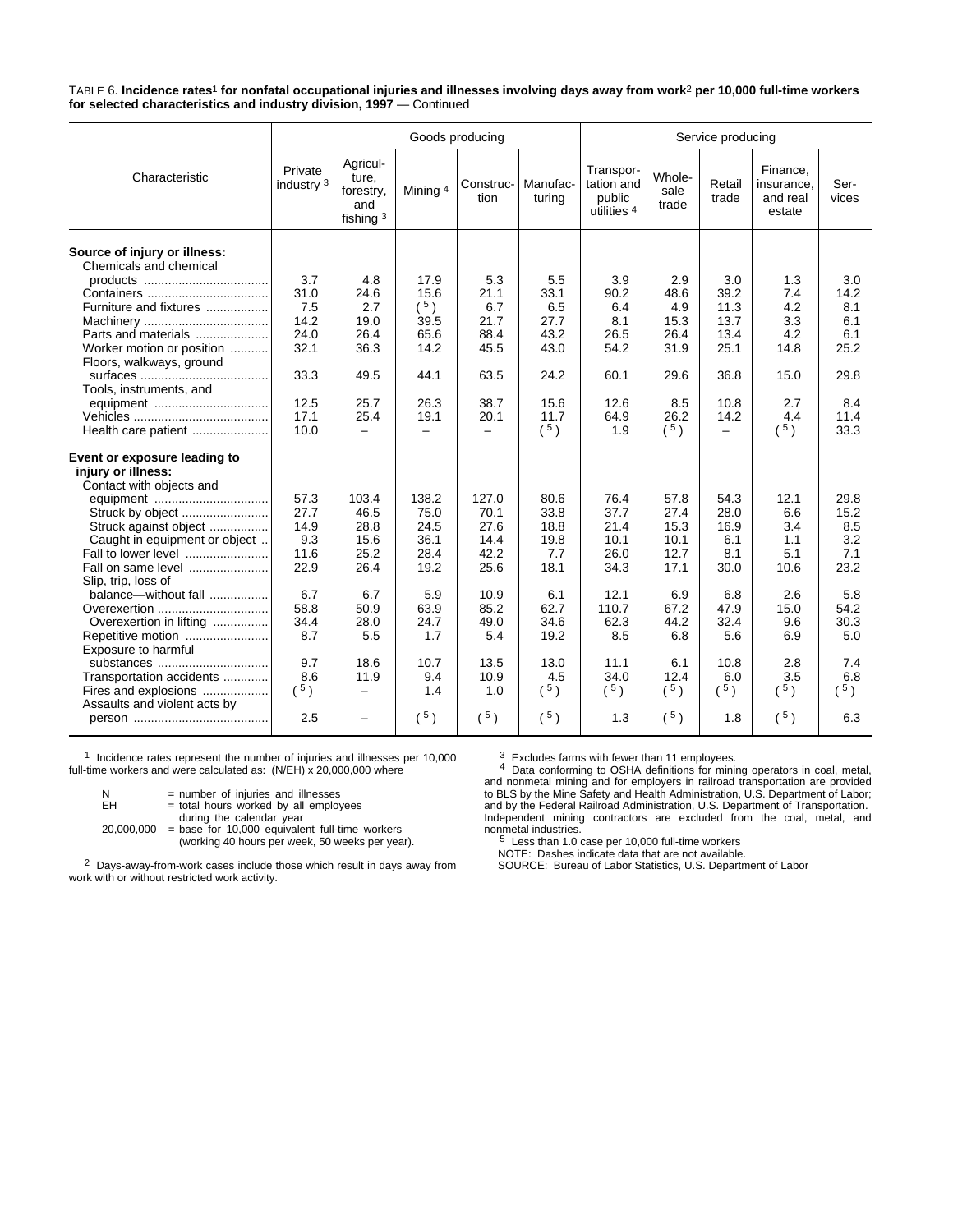TABLE 7. **Percent distribution of nonfatal occupational injuries and illnesses involving days away from work**1 **by selected worker characteristics and number of days away from work, 1997**

|                                                                                                   |                                                                      |                                                             |                                                            |                                                              |                                                              | Cases involving                                           |                                                      |                                                            |                                                  |  |  |
|---------------------------------------------------------------------------------------------------|----------------------------------------------------------------------|-------------------------------------------------------------|------------------------------------------------------------|--------------------------------------------------------------|--------------------------------------------------------------|-----------------------------------------------------------|------------------------------------------------------|------------------------------------------------------------|--------------------------------------------------|--|--|
| Characteristic                                                                                    | Total<br>cases                                                       | 1 day                                                       | 2 days                                                     | 3 to 5<br>days                                               | 6 to 10<br>days                                              | 11 to 20<br>days                                          | 21 to 30<br>days                                     | 31 days<br>or more                                         | days<br>away<br>from work                        |  |  |
| Total [1,833,380 cases]                                                                           | 100.0                                                                | 16.6                                                        | 13.0                                                       | 20.4                                                         | 13.1                                                         | 11.7                                                      | 6.7                                                  | 18.5                                                       | 5                                                |  |  |
| Sex:                                                                                              | 100.0<br>100.0                                                       | 16.8<br>16.3                                                | 12.6<br>13.9                                               | 20.2<br>20.9                                                 | 13.1<br>13.1                                                 | 11.7<br>11.7                                              | 6.8<br>6.3                                           | 18.8<br>17.8                                               | 6<br>5                                           |  |  |
| Age: $2$                                                                                          | 100.0<br>100.0<br>100.0<br>100.0<br>100.0<br>100.0<br>100.0<br>100.0 | 5.3<br>22.1<br>21.6<br>17.9<br>15.7<br>13.7<br>12.0<br>10.8 | 9.2<br>17.2<br>16.2<br>13.9<br>12.5<br>10.8<br>10.3<br>9.4 | 16.9<br>26.7<br>22.5<br>21.6<br>19.4<br>19.1<br>16.7<br>17.1 | 42.6<br>11.9<br>14.5<br>12.9<br>13.3<br>12.7<br>12.4<br>12.5 | 2.1<br>9.2<br>9.6<br>11.5<br>11.9<br>13.0<br>13.1<br>15.0 | 9.9<br>5.0<br>5.8<br>6.2<br>6.8<br>7.1<br>8.7<br>9.4 | 13.7<br>7.8<br>9.9<br>15.9<br>20.4<br>23.5<br>26.8<br>25.7 | 9<br>3<br>4<br>$\mathbf 5$<br>6<br>8<br>10<br>11 |  |  |
| Occupation:<br>Managerial and professional                                                        | 100.0                                                                | 17.5                                                        | 14.1                                                       | 21.9                                                         | 13.6                                                         | 11.4                                                      | 5.4                                                  | 16.1                                                       | 5                                                |  |  |
| Technical, sales, and<br>administrative support<br>Farming, forestry, and fishing                 | 100.0<br>100.0<br>100.0                                              | 16.8<br>15.8<br>16.4                                        | 13.6<br>14.7<br>11.5                                       | 21.9<br>22.0<br>22.6                                         | 13.0<br>13.7<br>14.6                                         | 11.6<br>11.8<br>11.2                                      | 5.9<br>6.2<br>5.9                                    | 17.2<br>15.8<br>17.7                                       | 5<br>5<br>5                                      |  |  |
| Precision production, craft, and<br>Operators, fabricators, and                                   | 100.0                                                                | 16.6                                                        | 12.6                                                       | 17.7                                                         | 12.8                                                         | 11.6                                                      | 7.7                                                  | 21.1                                                       | $\overline{7}$                                   |  |  |
|                                                                                                   | 100.0                                                                | 16.8                                                        | 12.2                                                       | 19.9                                                         | 12.9                                                         | 11.8                                                      | 6.8                                                  | 19.5                                                       | 6                                                |  |  |
| Length of service with employer:<br>Less than 3 months                                            | 100.0<br>100.0<br>100.0<br>100.0                                     | 18.4<br>17.9<br>17.1<br>14.6                                | 13.3<br>15.5<br>13.2<br>11.1                               | 22.1<br>21.5<br>20.4<br>19.0                                 | 13.1<br>12.8<br>13.3<br>13.0                                 | 10.0<br>10.6<br>12.0<br>12.7                              | 6.7<br>6.2<br>6.4<br>7.4                             | 16.4<br>15.4<br>17.7<br>22.2                               | 5<br>5<br>$\mathbf 5$<br>$\overline{7}$          |  |  |
| Race or ethnic origin:<br>White, non-Hispanic<br>Black, non-Hispanic<br>Asian or Pacific Islander | 100.0<br>100.0<br>100.0<br>100.0                                     | 17.1<br>16.7<br>14.8<br>17.8                                | 13.5<br>13.6<br>11.5<br>11.1                               | 20.4<br>20.8<br>20.6<br>21.4                                 | 12.6<br>13.8<br>14.1<br>12.9                                 | 11.4<br>12.1<br>11.6<br>15.0                              | 6.8<br>6.3<br>7.0<br>5.6                             | 18.2<br>16.8<br>20.5<br>16.1                               | 5<br>5<br>$\overline{7}$<br>5                    |  |  |
| American Indian or Alaskan                                                                        | 100.0                                                                | 13.7                                                        | 13.0                                                       | 22.9                                                         | 14.8                                                         | 10.8                                                      | 11.0                                                 | 13.8                                                       | 6                                                |  |  |

 $1$  Days-away-from-work cases include those which result in days away

from work with or without restricted work activity.<br><sup>2</sup> Information is not shown separately in this release for injured workers<br>under age 14; they accounted for fewer than 50 cases.

NOTE: Because of rounding, percentages may not add to 100. SOURCE: Bureau of Labor Statistics, U.S. Department of Labor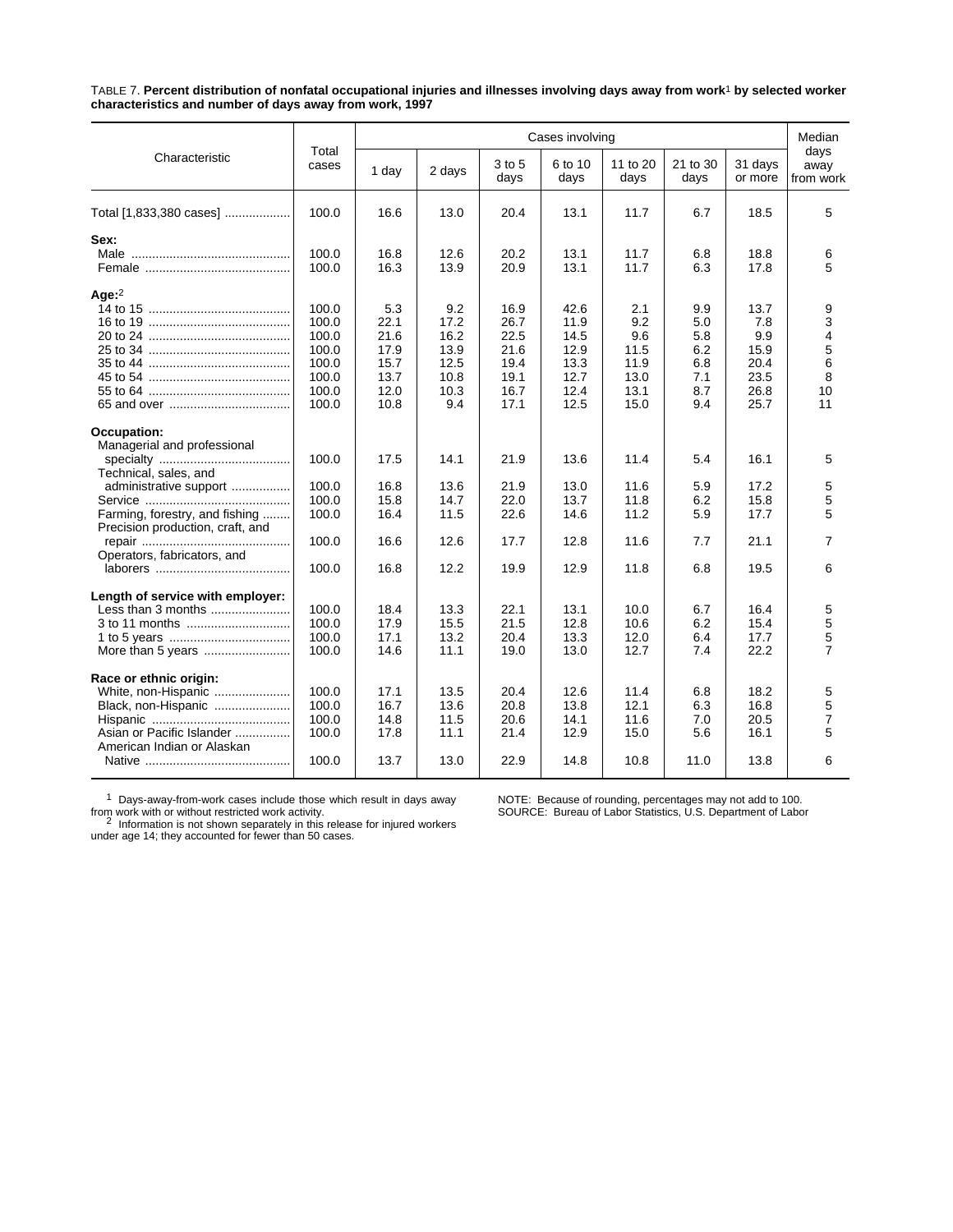TABLE 8. **Percent distribution of nonfatal occupational injuries and illnesses involving days away from work**1 **by selected occupation and number of days away from work, 1997**

|                                                                   |                |       |        |                | Percent of cases involving |                  |                  |                    | Median<br>days<br>away<br>from work |
|-------------------------------------------------------------------|----------------|-------|--------|----------------|----------------------------|------------------|------------------|--------------------|-------------------------------------|
| Occupation                                                        | Total<br>cases | 1 day | 2 days | 3 to 5<br>days | 6 to 10<br>days            | 11 to 20<br>days | 21 to 30<br>days | 31 days<br>or more |                                     |
| Total [1,833,380 cases]                                           | 100.0          | 16.6  | 13.0   | 20.4           | 13.1                       | 11.7             | 6.7              | 18.5               | 5                                   |
|                                                                   | 100.0          | 11.8  | 10.0   | 19.6           | 12.9                       | 13.1             | 7.9              | 24.7               | 9                                   |
| Laborers, nonconstruction                                         | 100.0          | 19.6  | 13.3   | 20.8           | 12.1                       | 11.8             | 6.0              | 16.4               | 5                                   |
| Nursing aides, orderlies                                          | 100.0          | 16.1  | 15.7   | 23.1           | 14.3                       | 11.2             | 5.8              | 13.8               | 5                                   |
| Janitors and cleaners                                             | 100.0          | 16.7  | 13.2   | 22.6           | 11.7                       | 13.2             | 5.0              | 17.6               | 5                                   |
| Construction laborers                                             | 100.0          | 12.4  | 10.7   | 22.3           | 12.7                       | 11.5             | 7.2              | 23.1               | $\overline{7}$                      |
|                                                                   | 100.0          | 17.8  | 12.3   | 19.0           | 11.6                       | 12.0             | 6.6              | 20.7               | 6                                   |
|                                                                   | 100.0          | 12.1  | 13.9   | 16.4           | 13.0                       | 12.0             | 9.7              | 22.9               | 8                                   |
|                                                                   | 100.0          | 15.2  | 14.8   | 25.6           | 12.2                       | 10.3             | 8.6              | 13.4               | 5                                   |
| Stock handlers and baggers                                        | 100.0          | 16.0  | 16.0   | 24.0           | 13.0                       | 12.0             | 5.3              | 13.8               | 5                                   |
| Welders and cutters                                               | 100.0          | 26.7  | 14.5   | 18.2           | 11.0                       | 9.5              | 6.2              | 13.9               | 4                                   |
| Registered nurses                                                 | 100.0          | 18.5  | 17.1   | 19.8           | 13.5                       | 11.7             | 4.5              | 15.0               | 4                                   |
| Supervisors and proprietors                                       | 100.0          | 13.5  | 13.4   | 21.5           | 12.6                       | 14.2             | 5.9              | 19.0               | 6                                   |
|                                                                   | 100.0          | 16.9  | 15.8   | 22.6           | 10.5                       | 9.3              | 5.9              | 19.0               | 5                                   |
| Sales workers, other commodities                                  | 100.0          | 17.3  | 12.9   | 23.4           | 13.1                       | 12.1             | 6.1              | 15.0               | 5                                   |
| Maids and housemen                                                | 100.0          | 15.1  | 11.8   | 21.6           | 12.7                       | 13.0             | 7.1              | 18.6               | 6                                   |
| Miscellaneous food preparation<br>Groundskeepers and gardeners,   | 100.0          | 16.3  | 12.3   | 25.6           | 13.9                       | 9.6              | 5.2              | 17.1               | 5                                   |
|                                                                   | 100.0          | 19.1  | 12.2   | 24.9           | 14.3                       | 7.2              | 4.7              | 17.6               | 5                                   |
| Mechanics, automobile                                             | 100.0          | 24.4  | 15.0   | 18.7           | 11.0                       | 11.2             | 4.1              | 15.6               | 4                                   |
|                                                                   | 100.0          | 19.6  | 13.0   | 13.7           | 9.7                        | 10.9             | 7.8              | 25.2               | 7                                   |
| Shipping and receiving clerks                                     | 100.0          | 16.9  | 13.0   | 23.5           | 12.7                       | 10.6             | 5.1              | 18.2               | 5                                   |
|                                                                   | 100.0          | 12.0  | 10.1   | 21.2           | 18.4                       | 14.9             | 5.5              | 17.9               | 7                                   |
| Driver-sales workers                                              | 100.0          | 15.6  | 11.1   | 21.2           | 16.1                       | 10.8             | 6.7              | 18.3               | 6                                   |
| Industrial truck operators                                        | 100.0          | 15.5  | 12.1   | 20.7           | 12.7                       | 10.5             | 6.9              | 21.7               | 6                                   |
| Kitchen workers                                                   | 100.0          | 21.7  | 12.4   | 22.4           | 17.1                       | 10.4             | 5.8              | 10.2               | 5                                   |
| Plumbers and pipefitters                                          | 100.0          | 17.3  | 11.4   | 14.4           | 13.0                       | 14.1             | 8.2              | 21.5               | 8                                   |
| Packaging, filling machine                                        |                |       |        |                |                            |                  |                  |                    |                                     |
|                                                                   | 100.0          | 16.9  | 12.0   | 20.4           | 14.8                       | 11.4             | 6.5              | 18.0               | 6                                   |
| Guards and police, except public                                  | 100.0          | 15.7  | 12.3   | 15.4           | 14.7                       | 11.3             | 5.7              | 24.8               | 7                                   |
| Waiters and waitresses                                            | 100.0          | 12.7  | 19.3   | 18.9           | 13.5                       | 10.7             | 6.6              | 18.2               | 5                                   |
| Stock and inventory clerks                                        | 100.0          | 19.2  | 14.7   | 22.2           | 12.5                       | 12.1             | 5.1              | 14.2               | 5                                   |
| Licensed practical nurses                                         | 100.0          | 17.8  | 15.3   | 21.7           | 15.3                       | 13.0             | 4.5              | 12.4               | 5                                   |
| Supervisors, production workers                                   | 100.0          | 19.1  | 13.2   | 21.9           | 12.3                       | 10.0             | 5.7              | 17.8               | 5                                   |
| Repairers, industrial machinery                                   | 100.0          | 15.6  | 12.3   | 17.3           | 11.6                       | 12.5             | 7.6              | 23.2               | $\overline{7}$                      |
| Health aides, except nursing<br>Mechanics, bus, truck, stationary | 100.0          | 21.3  | 14.8   | 20.4           | 13.7                       | 12.2             | 6.1              | 11.6               | 5                                   |
|                                                                   | 100.0          | 24.3  | 9.9    | 18.3           | 12.9                       | 11.9             | 6.1              | 16.6               | 5                                   |
|                                                                   | 100.0          | 19.6  | 17.8   | 16.8           | 11.5                       | 8.9              | 5.4              | 20.1               | 5                                   |
| Attendants, public transportation                                 | 100.0          | 8.7   | 10.4   | 21.6           | 18.7                       | 18.4             | 7.1              | 15.1               | 8                                   |
| General office clerks                                             | 100.0          | 21.1  | 21.8   | 18.6           | 9.1                        | 8.1              | 6.6              | 14.6               | 4                                   |
| Hand packers and packagers                                        | 100.0          | 18.3  | 17.2   | 20.8           | 11.8                       | 11.5             | 6.2              | 14.1               | 4                                   |
| Waiters', waitresses' assistants                                  | 100.0          | 8.7   | 24.0   | 12.8           | 15.2                       | 17.2             | 5.8              | 16.3               | 7                                   |
| Production inspectors                                             | 100.0          | 16.0  | 10.6   | 16.6           | 15.6                       | 14.6             | 6.7              | 19.9               | 7                                   |
| Vehicle washers and cleaners                                      | 100.0          | 20.5  | 17.9   | 22.6           | 13.6                       | 8.4              | 5.6              | 11.5               | 4                                   |
| Butchers and meat cutters                                         | 100.0          | 13.0  | 13.7   | 16.1           | 14.2                       | 14.1             | 10.4             | 18.5               | 8                                   |
|                                                                   | 100.0          | 13.6  | 8.5    | 28.3           | 7.4                        | 16.0             | 5.5              | 20.7               | 5                                   |

1 Days-away-from-work cases include those which result in days away from work with or without restricted work activity. NOTE: Because of rounding, percentages may not add to 100.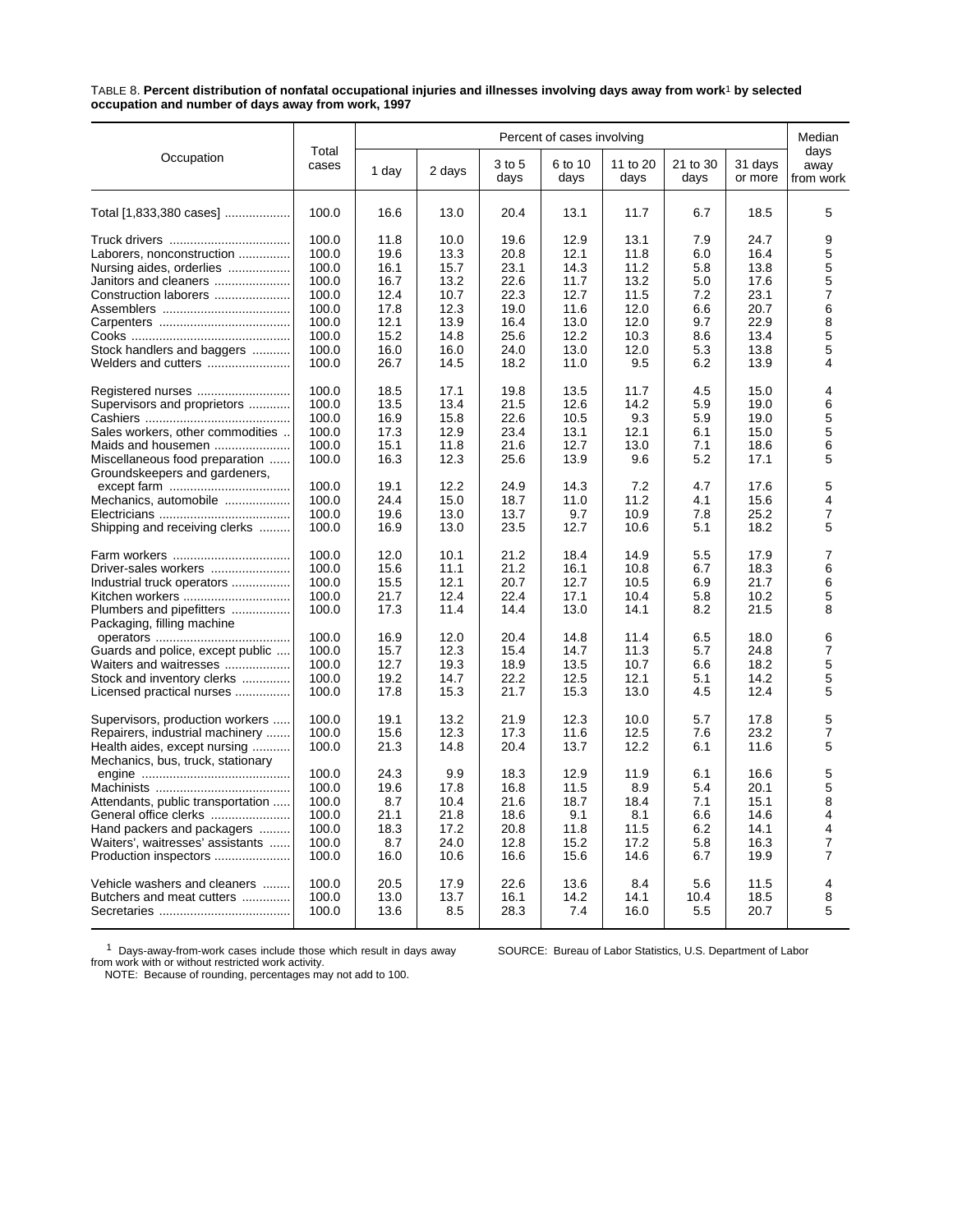TABLE 9. **Percent distribution of nonfatal occupational injuries and illnesses involving days away from work**1 **by selected injury or illness characteristics and number of days away from work, 1997**

|                              | Total |       | Percent of cases involving |                |                 |                  |                  |                    |                           |
|------------------------------|-------|-------|----------------------------|----------------|-----------------|------------------|------------------|--------------------|---------------------------|
| Characteristic               | cases | 1 day | 2 days                     | 3 to 5<br>days | 6 to 10<br>days | 11 to 20<br>days | 21 to 30<br>days | 31 days<br>or more | days<br>away<br>from work |
| Total [1,833,380 cases]      | 100.0 | 16.6  | 13.0                       | 20.4           | 13.1            | 11.7             | 6.7              | 18.5               | 5                         |
| Nature of injury or illness: |       |       |                            |                |                 |                  |                  |                    |                           |
| Sprains, strains             | 100.0 | 13.6  | 13.0                       | 22.3           | 14.4            | 12.3             | 6.4              | 18.0               | 6                         |
| Bruises, contusions          | 100.0 | 23.9  | 17.5                       | 24.4           | 11.8            | 9.3              | 4.2              | 8.9                | 3                         |
| Cuts, lacerations            | 100.0 | 24.8  | 15.8                       | 22.4           | 14.6            | 9.6              | 4.0              | 8.9                | 3                         |
|                              | 100.0 | 7.8   | 6.3                        | 11.6           | 11.5            | 12.3             | 12.8             | 37.7               | 21                        |
|                              | 100.0 | 19.2  | 15.3                       | 24.3           | 14.0            | 13.0             | 5.3              | 8.9                | $\overline{4}$            |
| Carpal tunnel syndrome       | 100.0 | 4.0   | 4.4                        | 9.4            | 9.6             | 16.3             | 13.0             | 43.3               | 25                        |
|                              | 100.0 | 9.8   | 8.6                        | 17.4           | 14.0            | 16.3             | 8.0              | 26.0               | 11                        |
| Chemical burns               | 100.0 | 35.5  | 18.7                       | 20.7           | 8.7             | 7.0              | 3.8              | 5.5                | $\overline{2}$            |
| Amputations                  | 100.0 | 7.7   | 6.9                        | 10.8           | 11.3            | 16.8             | 11.0             | 35.6               | 18                        |
| Multiple traumatic injuries  | 100.0 | 15.7  | 11.2                       | 18.3           | 12.0            | 12.6             | 7.3              | 23.0               | $\overline{7}$            |
| Part of body affected by the |       |       |                            |                |                 |                  |                  |                    |                           |
| injury or illness:           |       |       |                            |                |                 |                  |                  |                    |                           |
|                              | 100.0 | 39.8  | 21.2                       | 19.2           | 8.2             | 4.5              | 1.8              | 5.3                | 2                         |
|                              | 100.0 | 49.0  | 22.5                       | 18.5           | 4.5             | 2.5              | 1.1              | 2.0                | $\overline{2}$            |
|                              | 100.0 | 15.9  | 13.6                       | 22.2           | 10.9            | 10.0             | 5.7              | 21.9               | 5                         |
|                              | 100.0 | 13.0  | 12.0                       | 21.7           | 14.2            | 12.9             | 6.9              | 19.3               | $\overline{7}$            |
|                              | 100.0 | 12.9  | 10.3                       | 17.6           | 12.8            | 13.7             | 6.8              | 25.8               | 9                         |
|                              | 100.0 | 13.3  | 12.9                       | 23.5           | 14.6            | 12.1             | 5.7              | 17.9               | 6                         |
| Upper extremities            | 100.0 | 17.5  | 13.0                       | 19.5           | 13.2            | 11.9             | 6.7              | 18.2               | 6                         |
|                              | 100.0 | 11.0  | 9.6                        | 16.2           | 11.4            | 13.5             | 8.9              | 29.5               | 12                        |
| Hand, except finger          | 100.0 | 19.4  | 15.9                       | 21.5           | 14.8            | 10.7             | 5.7              | 12.1               | $\mathbf 5$               |
|                              | 100.0 | 21.6  | 14.1                       | 20.7           | 13.4            | 11.9             | 5.9              | 12.4               | 5                         |
| Lower extremities            | 100.0 | 15.0  | 12.7                       | 19.8           | 13.8            | 11.9             | 7.7              | 19.1               | 6                         |
|                              | 100.0 | 11.9  | 10.3                       | 17.9           | 13.4            | 13.2             | 8.8              | 24.5               | 9                         |
|                              | 100.0 | 18.0  | 13.4                       | 20.2           | 12.0            | 10.9             | 8.7              | 16.8               | 5                         |
|                              | 100.0 | 20.8  | 14.3                       | 21.4           | 14.0            | 12.3             | 6.8              | 10.5               | 5                         |
| Body systems                 | 100.0 | 26.2  | 13.9                       | 19.5           | 12.3            | 7.5              | 5.5              | 15.1               | 4                         |
| Multiple parts               | 100.0 | 14.0  | 11.0                       | 18.6           | 11.6            | 12.4             | 7.4              | 25.1               | 8                         |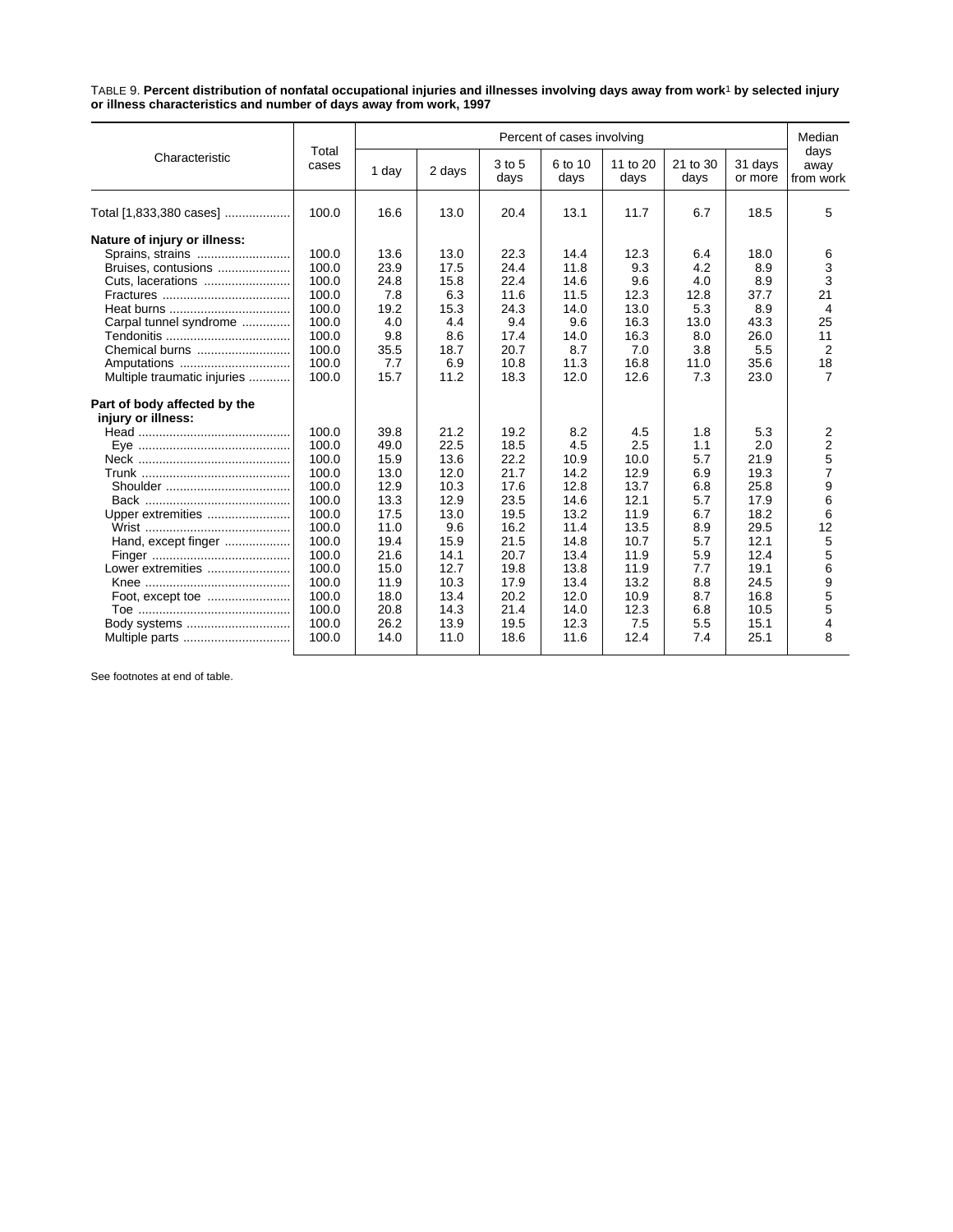TABLE 9. **Percent distribution of nonfatal occupational injuries and illnesses involving days away from work**1 **by selected injury or illness characteristics and number of days away from work, 1997** — Continued

|                               |                |       |              |                | Percent of cases involving |                  |                  |                    | Median                    |
|-------------------------------|----------------|-------|--------------|----------------|----------------------------|------------------|------------------|--------------------|---------------------------|
| Characteristic                | Total<br>cases | 1 day | 2 days       | 3 to 5<br>days | 6 to 10<br>days            | 11 to 20<br>days | 21 to 30<br>days | 31 days<br>or more | days<br>away<br>from work |
|                               |                |       |              |                |                            |                  |                  |                    |                           |
| Source of injury or illness:  |                |       |              |                |                            |                  |                  |                    |                           |
| Chemicals and chemical        |                |       |              |                | 11.1                       | 7.1              |                  |                    |                           |
|                               | 100.0          | 32.3  | 18.0<br>12.0 | 20.6<br>22.4   | 14.2                       | 12.5             | 3.9<br>6.7       | 7.0<br>17.5        | 2                         |
|                               | 100.0          | 14.8  |              |                |                            |                  |                  | 15.0               | 6                         |
| Furniture and fixtures        | 100.0          | 18.6  | 14.6         | 21.8           | 12.6                       | 11.2             | 6.2              |                    | 5                         |
|                               | 100.0          | 16.9  | 12.8         | 18.7           | 14.0                       | 13.0             | 7.3              | 17.2               | 6                         |
| Parts and materials           | 100.0          | 19.1  | 12.8         | 21.2           | 12.9                       | 11.3             | 5.7              | 17.0               | 5                         |
| Worker motion or position     | 100.0          | 12.3  | 10.8         | 19.0           | 14.1                       | 13.2             | 7.8              | 22.8               | 8                         |
| Floors, walkways, ground      |                |       |              |                |                            |                  |                  |                    |                           |
|                               | 100.0          | 13.0  | 11.4         | 18.8           | 12.0                       | 11.8             | 8.0              | 24.9               | 8                         |
| Tools, instruments, and       |                |       |              |                |                            |                  |                  |                    |                           |
| equipment                     | 100.0          | 22.2  | 16.0         | 20.8           | 13.7                       | 9.8              | 5.2              | 12.3               | 4                         |
|                               | 100.0          | 13.5  | 12.1         | 18.8           | 13.2                       | 12.6             | 8.0              | 21.9               | $\overline{7}$            |
| Health care patient           | 100.0          | 15.6  | 16.7         | 23.6           | 14.7                       | 11.0             | 4.9              | 13.6               | 4                         |
| Event or exposure leading to  |                |       |              |                |                            |                  |                  |                    |                           |
| injury or illness:            |                |       |              |                |                            |                  |                  |                    |                           |
|                               |                |       |              |                |                            |                  |                  |                    |                           |
| Contact with objects and      | 100.0          | 23.5  | 15.3         | 20.5           | 12.2                       | 9.9              | 5.6              | 13.0               |                           |
|                               | 100.0          | 22.9  | 15.6         | 20.9           | 12.9                       | 9.3              | 5.5              | 12.9               | 4<br>4                    |
| Struck by object              | 100.0          |       |              |                |                            |                  |                  |                    |                           |
| Struck against object         |                | 22.2  | 15.2         | 21.8           | 12.8                       | 10.5             | 5.3              | 12.1               | $\overline{4}$            |
| Caught in equipment or object | 100.0          | 17.6  | 12.3         | 18.2           | 12.1                       | 13.0             | 8.1              | 18.7               | 6                         |
| Fall to lower level           | 100.0          | 10.7  | 10.0         | 16.0           | 12.1                       | 10.8             | 9.7              | 30.7               | 12                        |
| Fall on same level            | 100.0          | 14.4  | 12.0         | 20.3           | 11.9                       | 12.1             | 7.3              | 22.1               | $\overline{7}$            |
| Slip, trip, loss of           |                |       |              |                |                            |                  |                  |                    |                           |
| balance-without fall          | 100.0          | 13.5  | 14.0         | 20.0           | 14.6                       | 11.2             | 8.8              | 17.8               | 6                         |
| Overexertion                  | 100.0          | 13.1  | 12.5         | 21.8           | 14.3                       | 13.0             | 6.6              | 18.6               | 6                         |
| Overexertion in lifting       | 100.0          | 13.1  | 12.3         | 22.1           | 14.6                       | 13.2             | 6.6              | 18.0               | 6                         |
| Repetitive motion             | 100.0          | 7.9   | 6.8          | 12.9           | 12.3                       | 15.9             | 10.0             | 34.1               | 17                        |
| Exposure to harmful           |                |       |              |                |                            |                  |                  |                    |                           |
| substances                    | 100.0          | 29.3  | 16.9         | 22.4           | 11.9                       | 8.5              | 4.1              | 7.0                | 3                         |
| Transportation accidents      | 100.0          | 12.5  | 10.1         | 17.4           | 13.2                       | 13.1             | 8.1              | 25.6               | 10                        |
| Fires and explosions          | 100.0          | 15.3  | 10.7         | 25.5           | 11.9                       | 11.3             | 9.7              | 15.6               | 5                         |
| Assaults and violent acts by  |                |       |              |                |                            |                  |                  |                    |                           |
|                               | 100.0          | 15.3  | 15.4         | 25.1           | 12.5                       | 10.1             | 3.8              | 17.8               | 5                         |
|                               |                |       |              |                |                            |                  |                  |                    |                           |

1 Days-away-from-work cases include those which result in days away from work with or without restricted work activity. NOTE: Because of rounding, percentages may not add to 100.